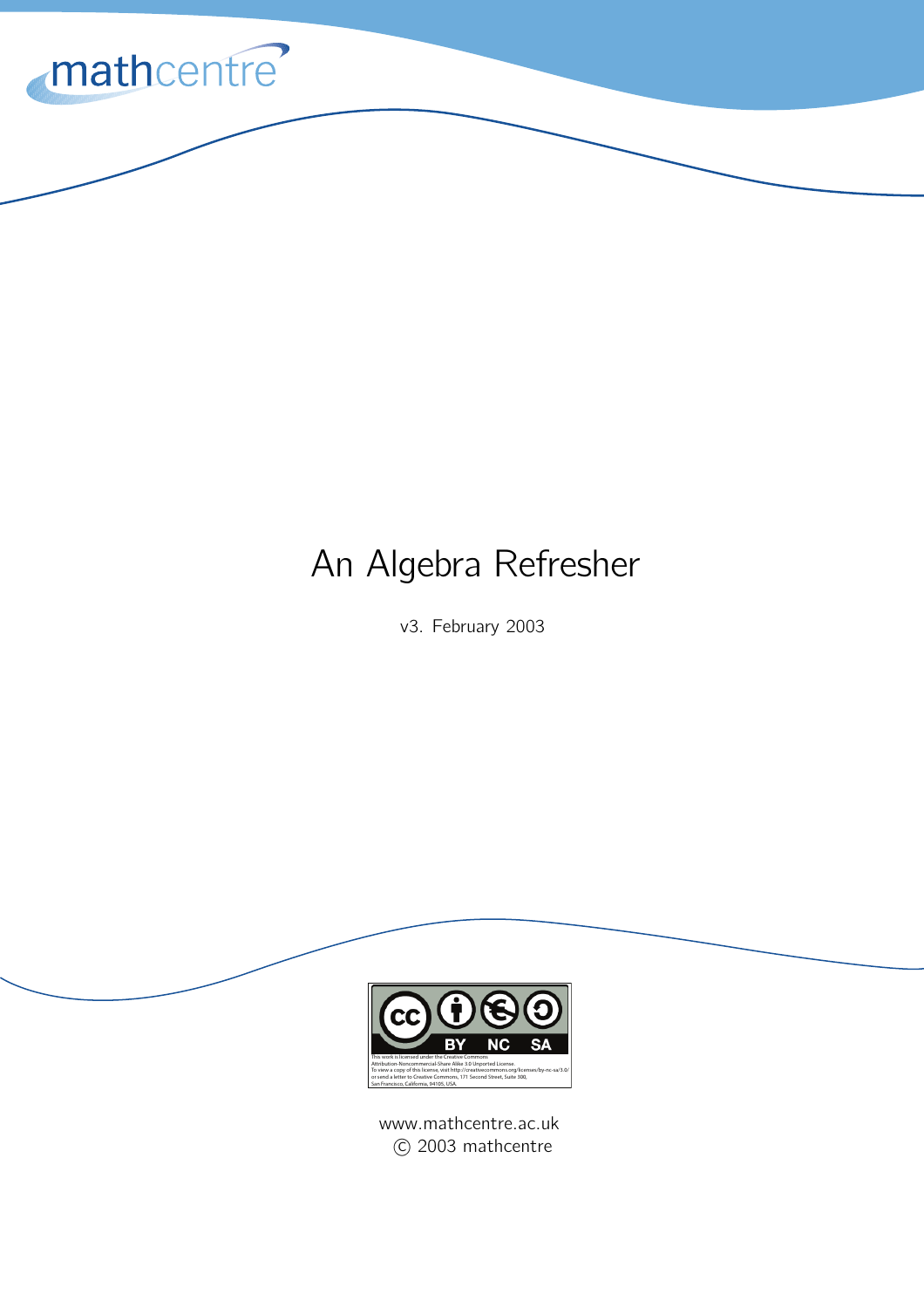# **Contents**

|                  | Foreword                                             | 2              |
|------------------|------------------------------------------------------|----------------|
|                  | How to use this booklet                              | $\overline{2}$ |
|                  | Reminders                                            | 3              |
| $\mathbf{1}_{-}$ | Arithmetic of fractions                              | 4              |
| 2.               | Manipulation of expressions involving indices        | 6              |
| 3.               | Removing brackets and factorisation                  | 11             |
| 4.               | Arithmetic of algebraic fractions                    | 16             |
| 5.               | Surds                                                | 22             |
| 6.               | Solving linear equations                             | 24             |
| 7 <sub>1</sub>   | Transposition of formulae                            | 27             |
| 8.               | Solving quadratic equations by factorisation         | 28             |
| 9.               | Solving quadratic equations using a standard formula |                |
|                  | and by completing the square                         | 29             |
| 10.              | Solving some polynomial equations                    | 30             |
| 11.              | Partial fractions                                    | 32             |
|                  | Answers                                              | 37             |
|                  | Acknowledgements                                     | 41             |



www.mathcentre.ac.uk 1 C mathcentre 2003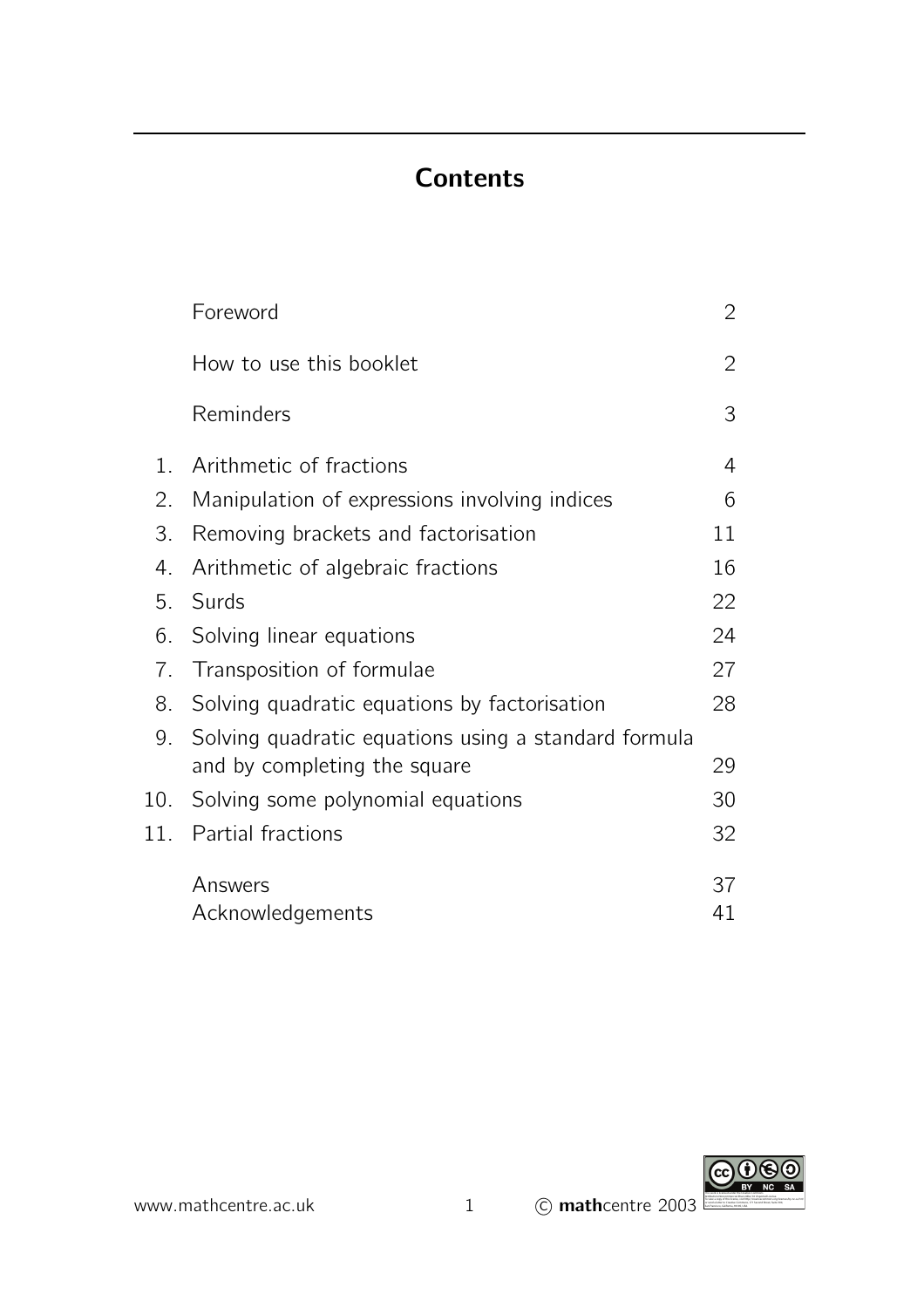# Foreword

The material in this refresher course has been designed to enable you to prepare for your university mathematics programme. When your programme starts you will find that your ability to get the best from lectures and tutorials, and to understand new material, depends crucially upon having a good facility with algebraic manipulation. We think that this is so important that we are making this course available for you to work through before you come to university.

# How to use this booklet

First of all, hide your calculator, and don't use it at all during this exercise!

You are advised to work through each section in this booklet in order. You may need to revise some topics by looking at a GCSE or A-level textbook which contains information about algebraic techniques.

You should attempt a range of questions from each section, and check your answers with those at the back of the booklet. We have left sufficient space in the booklet so that you can do any necessary working within it. So, treat this as a work-book.

If you get questions wrong you should revise the material and try again until you are getting the majority of questions correct.

If you cannot sort out your difficulties, do not worry about this. There will be provision to help you when you start your university course. This may take the form of special revision lectures, self-study revision material or a drop-in mathematics support centre.

# Level

This material has been prepared for students who have completed an A-level course in mathematics.

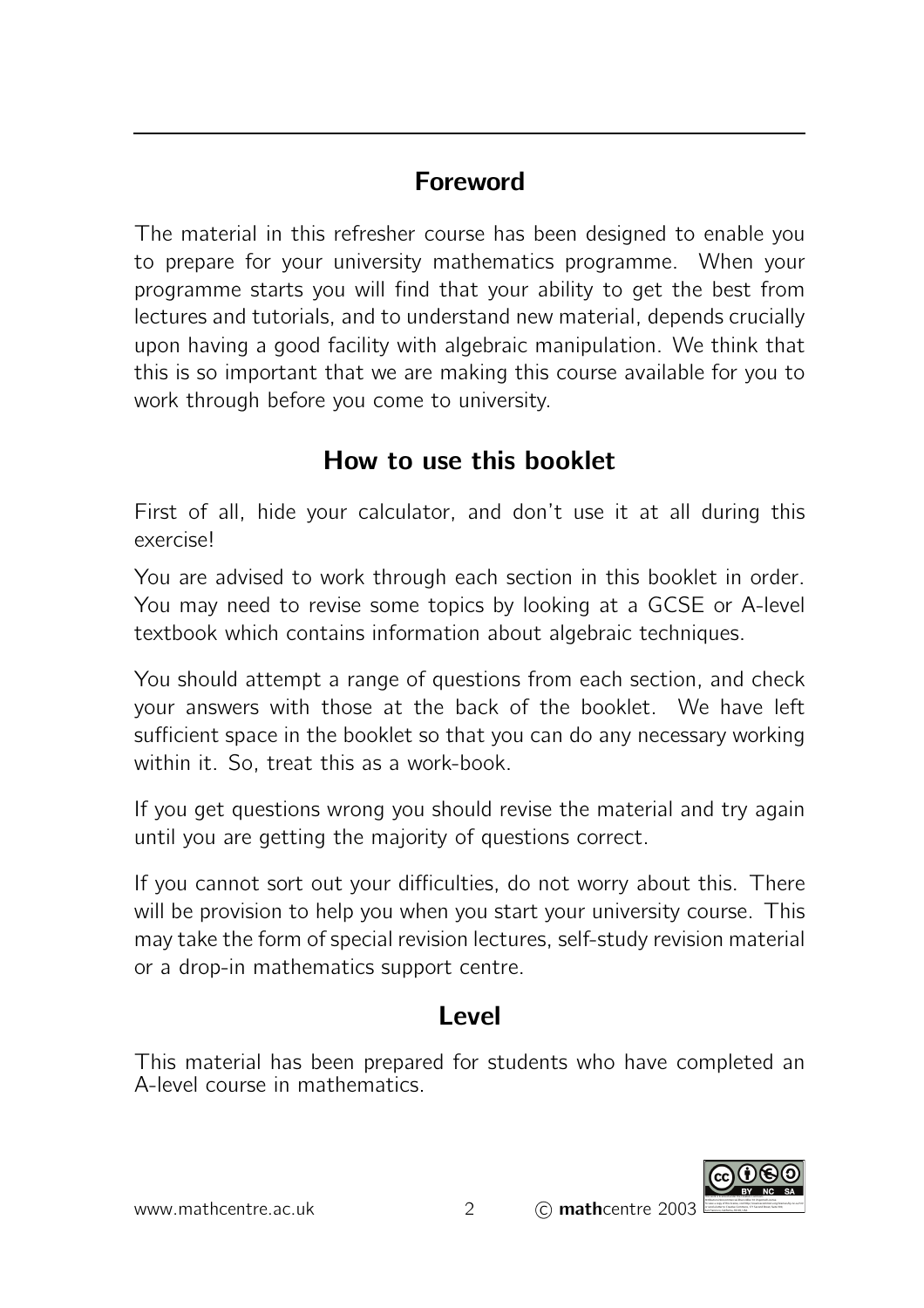# **Reminders**

Use this page to note topics and questions which you found difficult.

Remember - seek help with these as soon as you start your university course.

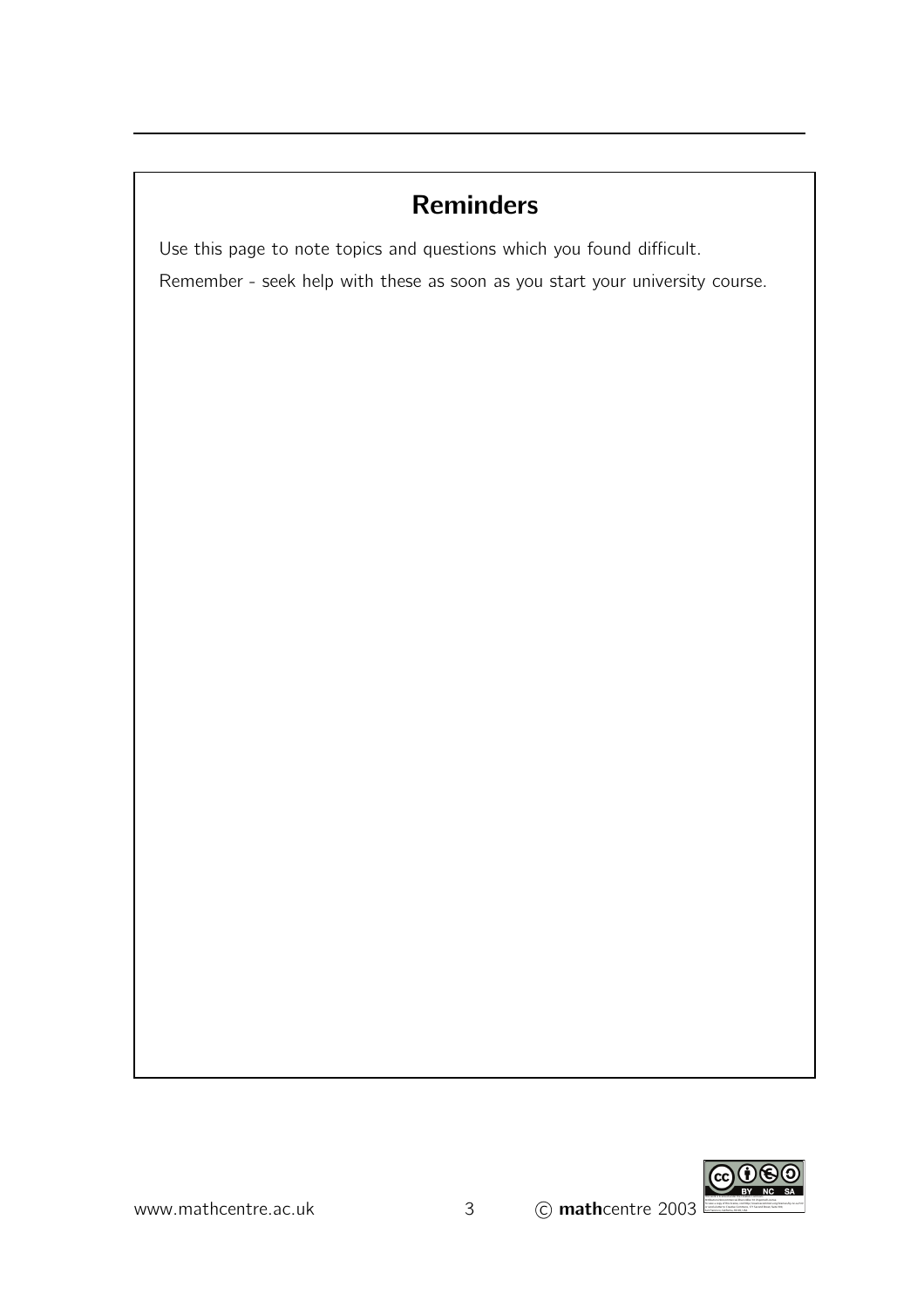### 1. Arithmetic of fractions

**1.** Express each of the following as a fraction in its simplest form. For example  $\frac{3}{21}$  can be written as  $\frac{1}{7}$ . Remember, no calculators!

a)  $\frac{20}{45}$  $\frac{20}{45}$  b)  $\frac{16}{36}$  c)  $-\frac{42}{21}$  d)  $\frac{18}{16}$  e)  $\frac{30}{30}$  f)  $\frac{17}{21}$  g)  $-\frac{49}{35}$  h) 

2. Calculate

| a) $\frac{1}{2} + \frac{1}{3}$ b) $\frac{1}{2} - \frac{1}{3}$ c) $\frac{2}{3} + \frac{3}{4}$ d) $\frac{5}{6} - \frac{2}{3}$ e) $\frac{8}{9} + \frac{1}{5} + \frac{1}{6}$ f) $\frac{4}{5} + \frac{3}{7} - \frac{9}{10}$ |  |  |  |  |
|------------------------------------------------------------------------------------------------------------------------------------------------------------------------------------------------------------------------|--|--|--|--|
|------------------------------------------------------------------------------------------------------------------------------------------------------------------------------------------------------------------------|--|--|--|--|

**3.** Evaluate the following, expressing each answer in its simplest form.

|  | a) $\frac{4}{5} \times \frac{3}{16}$ b) $2 \times 3 \times \frac{1}{4}$ c) $\frac{3}{4} \times \frac{3}{4}$ d) $\frac{4}{9} \times 6$ e) $\frac{15}{16} \times \frac{4}{5}$ f) $\frac{9}{5} \times \frac{1}{3} \times \frac{15}{27}$ |  |  |  |  |
|--|--------------------------------------------------------------------------------------------------------------------------------------------------------------------------------------------------------------------------------------|--|--|--|--|
|--|--------------------------------------------------------------------------------------------------------------------------------------------------------------------------------------------------------------------------------------|--|--|--|--|

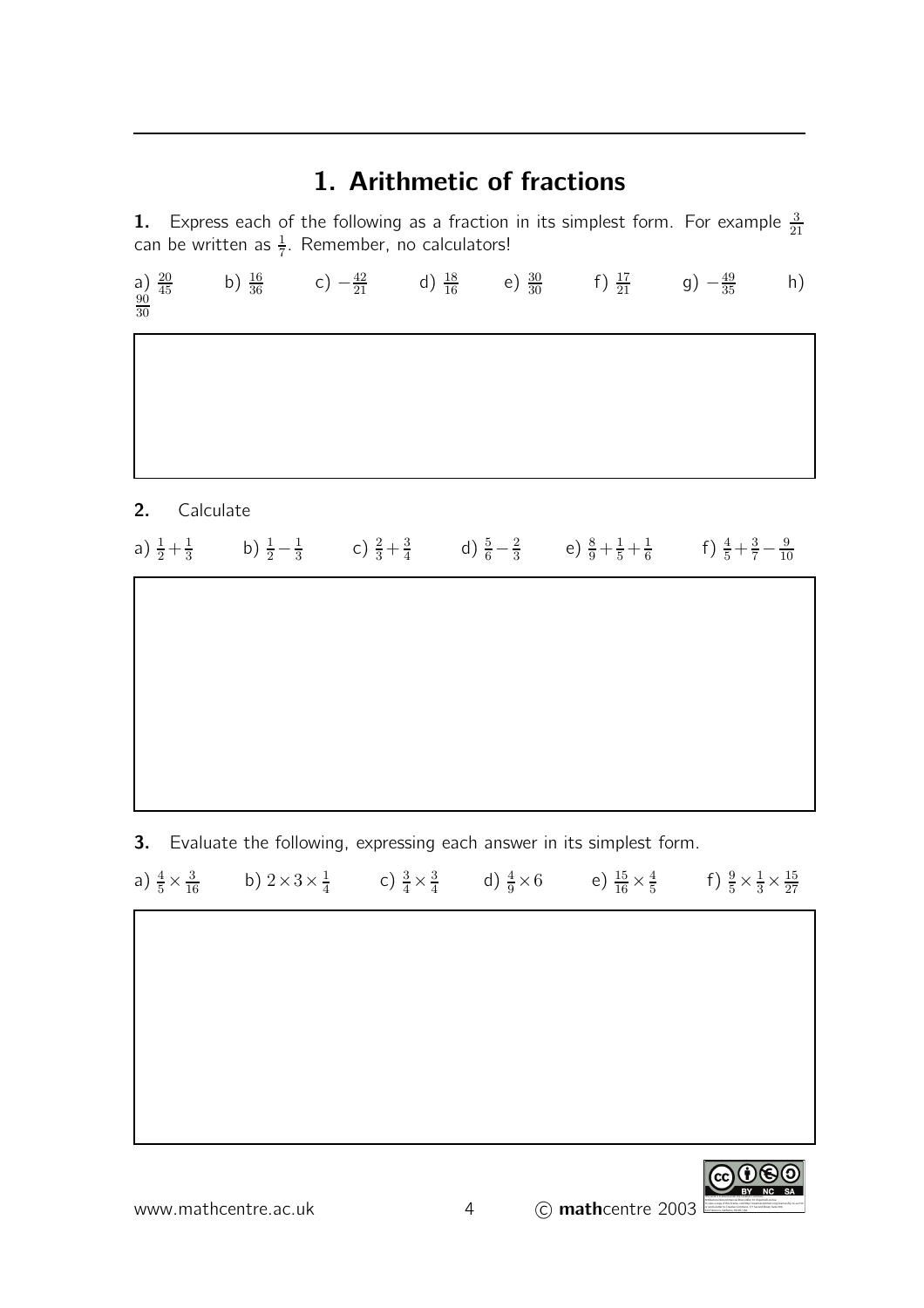4. Evaluate

a)  $3 \div \frac{1}{2}$ 2 b)  $\frac{1}{2} \div \frac{1}{4}$  $\frac{1}{4}$  c)  $\frac{6}{7} \div \frac{16}{21}$  d)  $\frac{3}{4}$  e)  $5 \div \frac{10}{9}$  $\frac{10}{9}$  f)  $\frac{3}{4} \div \frac{4}{3}$ 3

**5.** Express the following as mixed fractions. A mixed fraction has a whole number part and a fractional part. For example,  $\frac{13}{5}$  can be written as the mixed fraction  $2\frac{3}{5}$  $\frac{3}{5}$ .

|  | a) $\frac{5}{2}$ b) $\frac{7}{3}$ c) $-\frac{11}{4}$ d) $\frac{6}{5}$ e) $\frac{12}{5}$ f) $\frac{18}{7}$ g) $\frac{16}{3}$ h) $\frac{83}{9}$ |  |  |  |
|--|-----------------------------------------------------------------------------------------------------------------------------------------------|--|--|--|
|  |                                                                                                                                               |  |  |  |
|  |                                                                                                                                               |  |  |  |
|  |                                                                                                                                               |  |  |  |
|  |                                                                                                                                               |  |  |  |
|  |                                                                                                                                               |  |  |  |

6. Express the following as improper fractions. An improper fraction is 'top-heavy'. Its numerator is greater than its denominator. For example, the mixed fraction  $13\frac{4}{5}$ can be written as the improper fraction  $\frac{69}{5}$ .

|  | a) $2\frac{1}{4}$ b) $3\frac{1}{2}$ c) $5\frac{2}{3}$ d) $-3\frac{2}{5}$ e) $11\frac{4}{6}$ f) $8\frac{2}{9}$ g) $16\frac{3}{4}$ h) $89\frac{2}{7}$ |  |  |
|--|-----------------------------------------------------------------------------------------------------------------------------------------------------|--|--|
|  |                                                                                                                                                     |  |  |

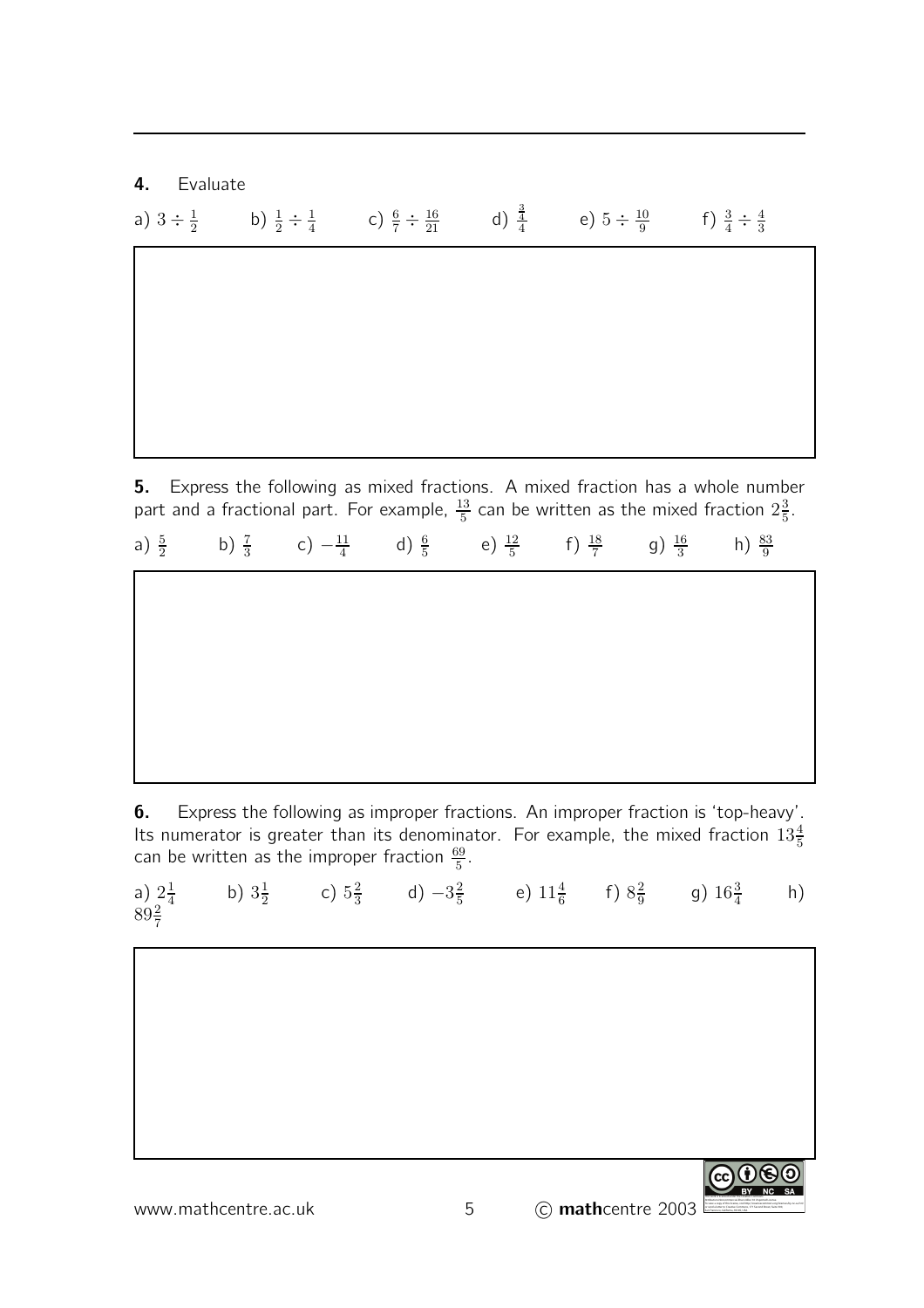# 2. Manipulation of expressions involving indices

- 1. Simplify the following algebraic expressions.
- a)  $x^3 \times x^4$  b)  $y^2 \times y^3 \times y^5$  c)  $z^3 \times z^2 \times z$  d)  $t^2 \times t^{10} \times t$ e)  $a \times a \times a^2$  f)  $t^3 t^4$  g)  $b^6 b^3 b$  h)  $z^7 z^7$

2. Simplify

a) 
$$
\frac{x^6}{x^2}
$$
 b)  $\frac{y^{14}}{y^{10}}$  c)  $\frac{t^{16}}{t^{12}}$  d)  $\frac{z^{10}}{z^9}$  e)  $\frac{v^7}{v^0}$  f)  $x^7/x^4$ 

3. Simplify the following:

a) 
$$
\frac{10^7}{10^6}
$$
 b)  $\frac{10^{19}}{10^{16}}$  c)  $\frac{x^7}{x^{14}}$  d)  $\frac{x^7}{y^4}$   
e)  $\frac{(ab)^4}{a^2b^2}$  f)  $\frac{9^910^{10}}{10^9}$  g)  $\frac{x^9y^8}{y^7x^6}$ , h)  $\frac{(abc)^3}{(abc)^2}$ 



www.mathcentre.ac.uk  $\qquad \qquad 6 \qquad \qquad$  (C) mathcentre 2003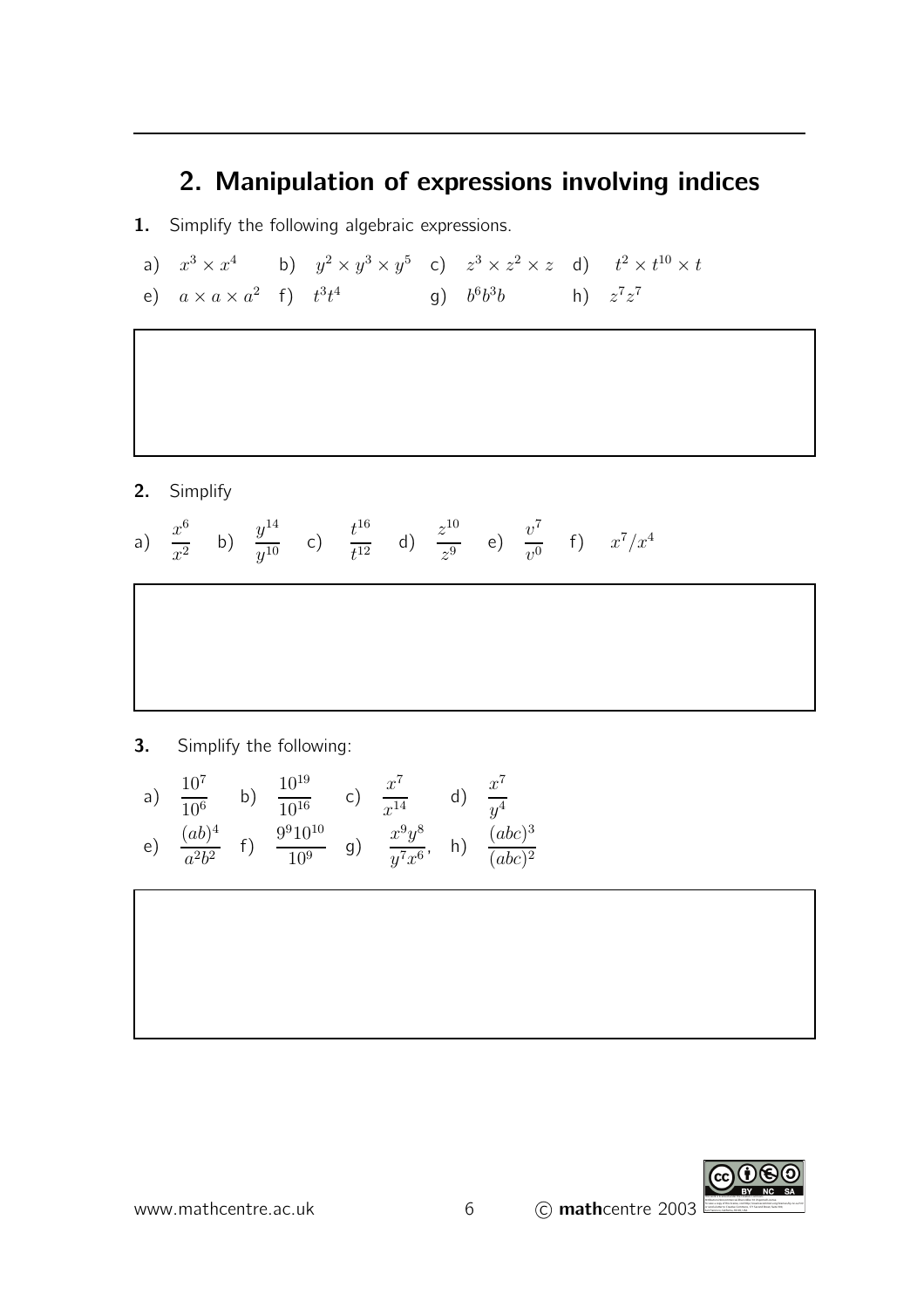- 4. Write the following expressions using only *positive* indices. For example  $\frac{x^{-4}}{2}$  $x^{-2}$ can be written as  $\frac{1}{2}$  $\frac{1}{x^2}$ .
- a)  $x^{-2}x^{-1}$  b)  $\frac{3x}{2}$  $x^{-4}$ c)  $\frac{t^{-2}}{1}$  $t^{-3}$ d)  $(2a^2b^3)(6a^{-3}b^{-5})$  e)  $\frac{x^{-3}}{5a^{-3}}$  $5^{-2}$ f)  $\frac{(27)^{-1}x^{-1}}{2}$  $y^{-2}$

- **5.** Without using a calculator, evaluate
- a)  $\frac{3}{4}$  $\frac{3}{4^{-2}}$  b)  $4 \times 3^{-2}$  c)  $3^{-1}9^{2}(27)^{-1}$ d)  $(0.25)^{-1}$  e)  $(0.2)^{-2}$  f)  $(0.1)^{-3}$

6. Simplify

a) 
$$
t^{-6}t^3
$$
 b)  $(-y^{-2})(-y^{-1})$  c)  $\frac{3y^{-2}}{6y^{-3}}$  d)  $(-2t^{-1})(-3t^{-2})(-4t^{-3})$   
e)  $\frac{3t^{-2}}{6t^3}$  f)  $\frac{(2t^{-1})^3}{6t^2}$  g)  $\frac{(-2t)^3}{(-4t)^2}$ 



To view a copy of this license, visit http://creativecommons.org/licenses/by-nc-sa/3.0/ or send a letter to Creative Commons, 171 Second Street, Suite 300, San Francisco, California, 94105, USA.

 $G \oplus \Theta$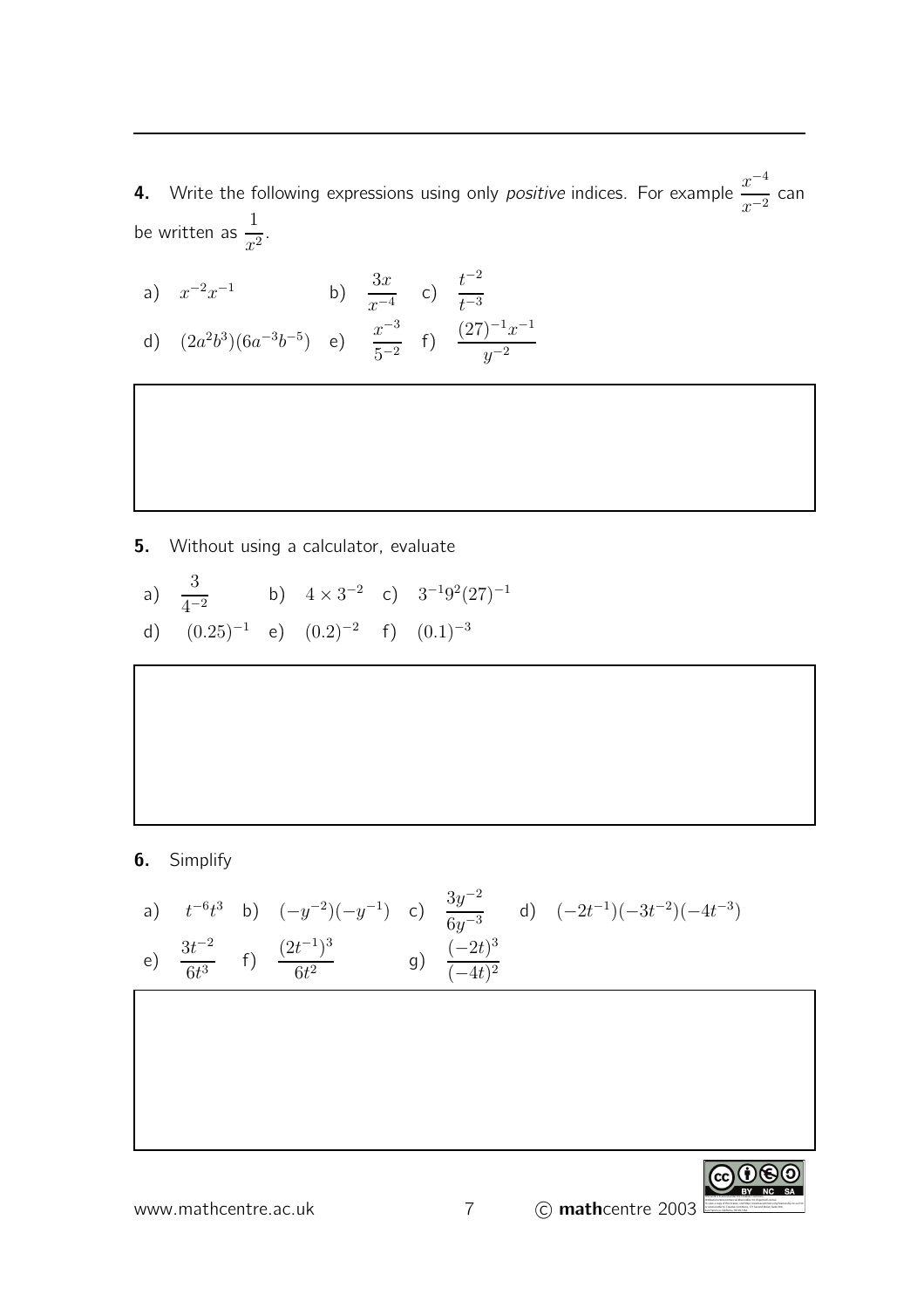7. Write the following expressions using a *single* index. For example  $(5^3)^{-4}$  can be written as  $5^{-12}$ .

a)  $(5^3)^5$  b)  $(3^3)^3$  c)  $(17^2)^4$  d)  $(y^3)^6$  e)  $(\frac{y^{-1}}{-2})$  $\frac{y}{y^{-2}}$ <sup>3</sup> f)  $\left(\frac{t^{-2}}{4}\right)$  $\left(\frac{t}{t^4}\right)^3$  g)  $(k^{-2})^{-6}$  h)  $((-1)^4)^3$  i)  $((-1)^{-4})^{-3}$ 

8. Without the use of a calculator, evaluate

a) 
$$
(4^{-1})^2
$$
 b)  $(2^2)^{-1}$  c)  $(3^2)^2$  d)  $(6^{-2})^{-1}$   
e)  $\left(\frac{2}{5^2}\right)^{-1}$  f)  $(-2)^{-1}$  g)  $\left(-\frac{2}{3}\right)^{-2}$ 

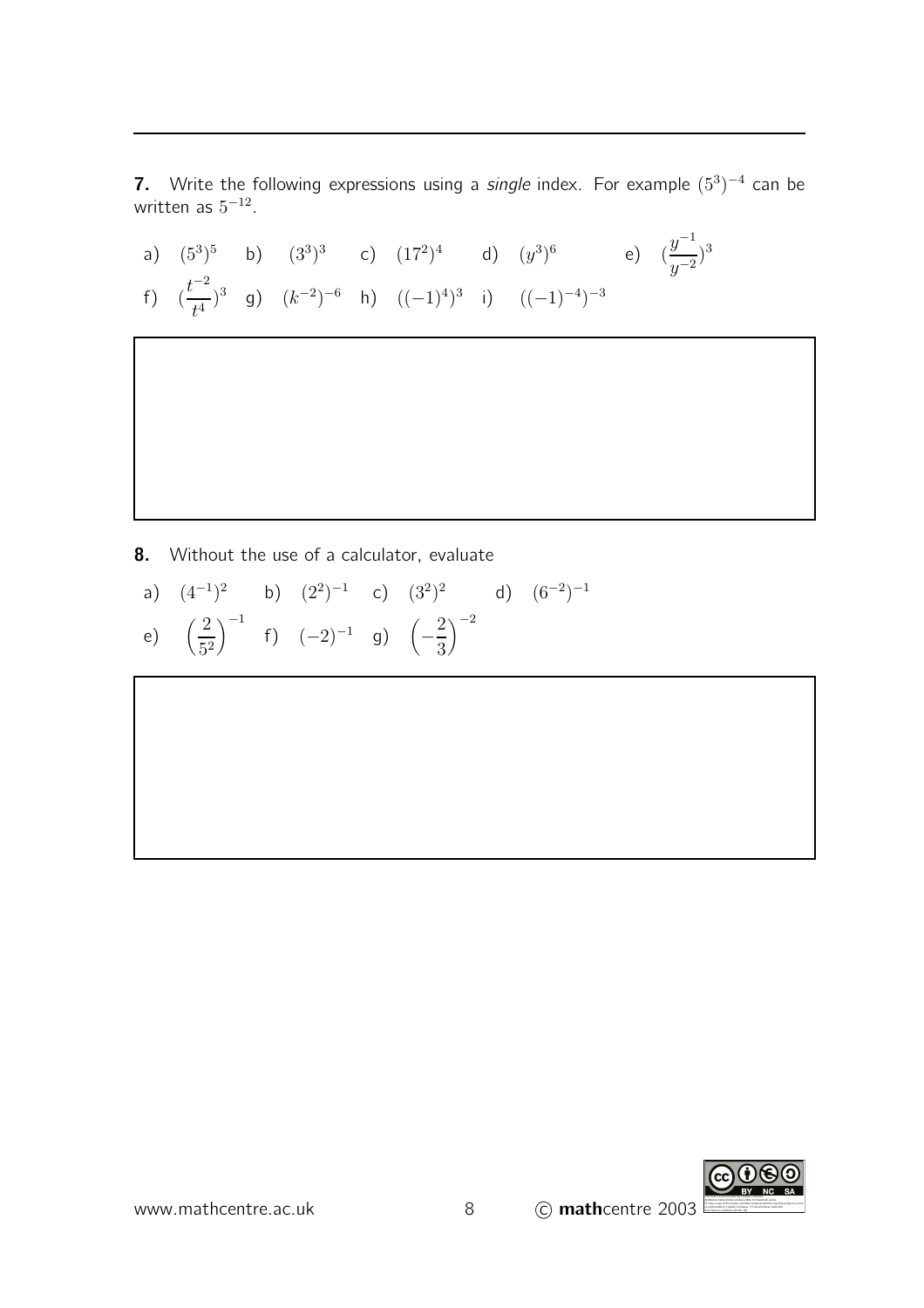**9.** Write the following expressions without using brackets.

|  |  | a) $(4^25^3)^3$ b) $\left(\frac{3ab}{c^3}\right)^2$ c) $\left(\frac{4^{-2}a^{-3}}{b^{-1}}\right)^2$ d) $(2a^2b)^3$          |  |
|--|--|-----------------------------------------------------------------------------------------------------------------------------|--|
|  |  | e) $(3xy^2z^3)^2$ f) $\left(\frac{6}{ab^2}\right)^2$ g) $\left(-\frac{3}{x^2}\right)^2$ h) $\left(\frac{2z^2}{3t}\right)^3$ |  |
|  |  | i) $(-2x)^2$ j) $(-2x^2)^{-2}$ k) $\left(-\frac{2}{x^2}\right)^{-3}$                                                        |  |

10. Write the following expressions without using brackets.

- a)  $(6^{1/2})^3$  b)  $(5^{1/3})^6$ c)  $(10^{0.6})^4$  d)  $(x^2)^{1/3}$
- e)  $(2x^2)^{1/3}$  f)  $(a \times a^2)^{1/2}$  g)  $(ab^2)^{1/2}$

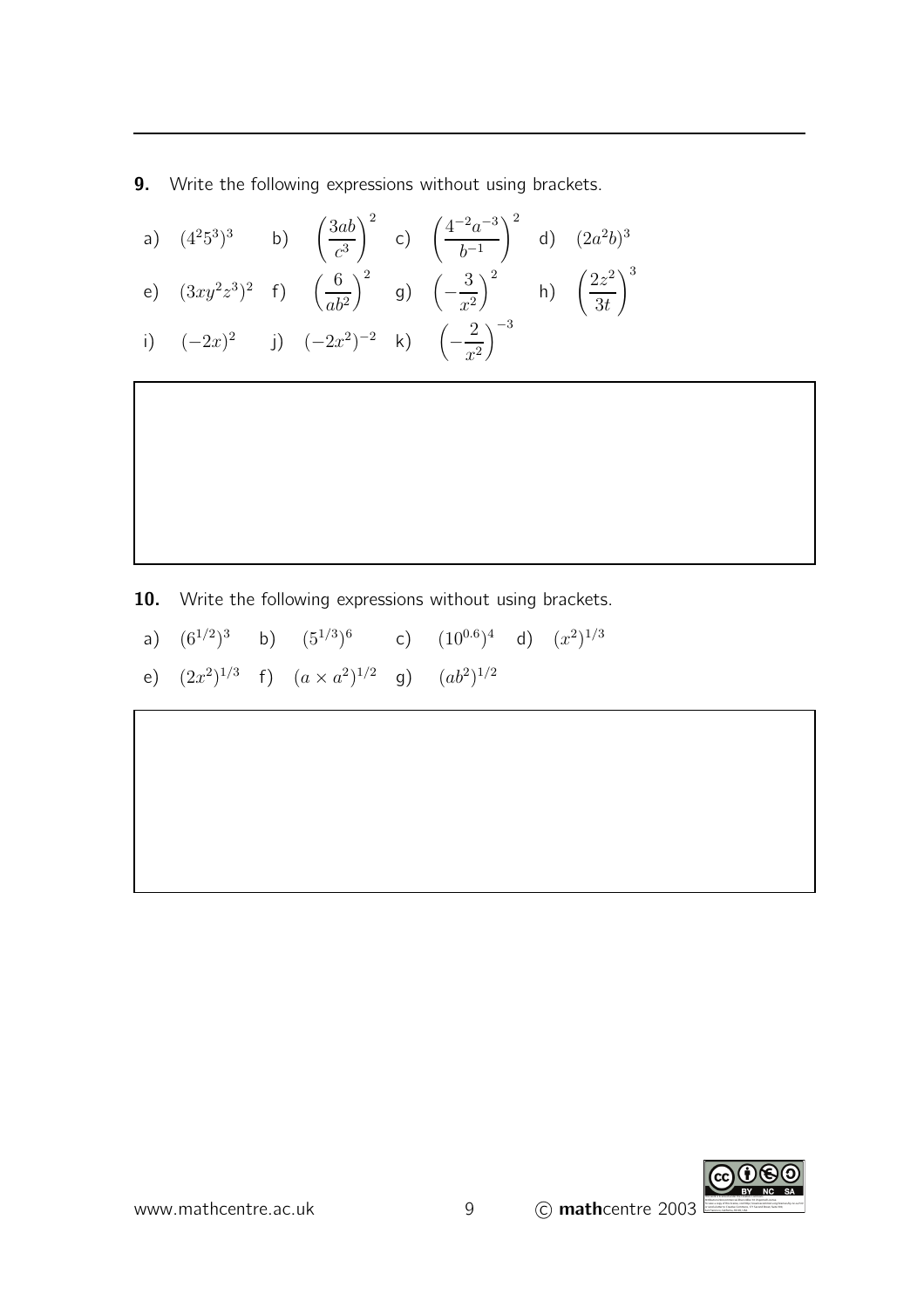11. Write the following expressions without using brackets.

a) 
$$
(4^3)^{-1/2}
$$
 b)  $(3^{-1/2})^{-1/2}$  c)  $(7^{2/3})^4$  d)  $(19^{3/2})^{1/3}$   
e)  $(a^2b^{-3})^{-\frac{3}{2}}$  f)  $\left(\frac{k^{-1.5}}{\sqrt{k}}\right)^{-2}$ 

- 12. Write the following expressions without using brackets.
	- a)  $(5b)^{1/6}$  b)  $(3\sqrt{x})^3$  c)  $3(\sqrt{x})^3$  d)  $(\sqrt{3x})^3$

13. Simplify

a) 
$$
x^{1/2}x^{1/3}
$$
 b)  $\frac{x^{1/2}}{x^{1/3}}$  c)  $(x^{1/2})^{1/3}$  d)  $(8x^3)^{1/3}$   
e)  $\sqrt{25y^2}$  f)  $(\frac{27}{t^3})^{1/3}$  g)  $(16y^4)^{1/4}$  h)  $(x^{1/4}x^{1/2})^4$   
i)  $\sqrt{a^2a^6}$  j)  $\sqrt{\frac{a^{-4}}{a^{-1}}}$ 

CO O SO To view a copy of this license, visit http://creativecommons.org/licenses/by-nc-sa/3.0/ or send a letter to Creative Commons, 171 Second Street, Suite 300, San Francisco, California, 94105, USA.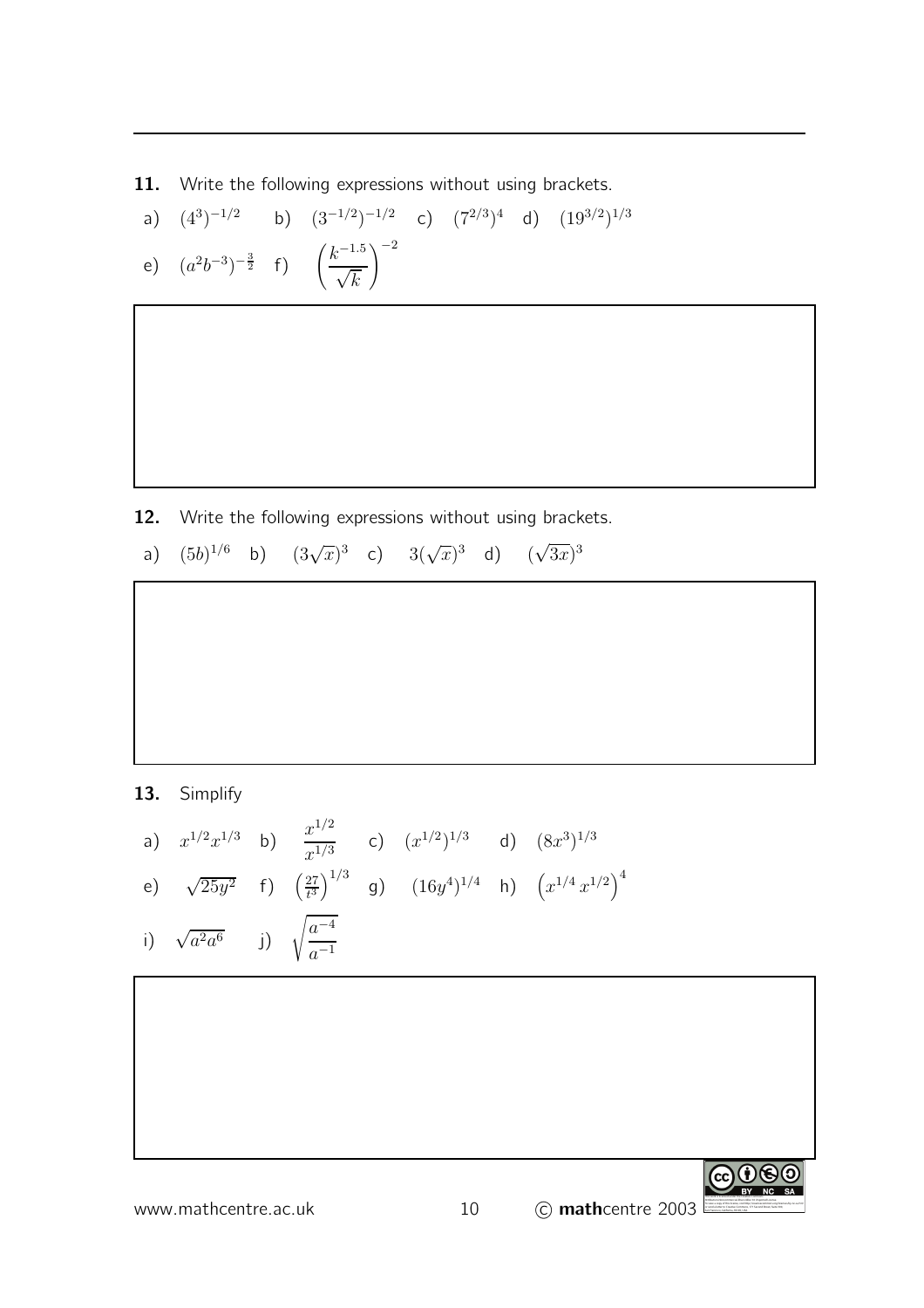# 3. Removing brackets and factorisation.

1. Write the following expressions without using brackets:

|             |  | a) $2(mn)$ b) $2(m+n)$ c) $a(mn)$ d) $a(m+n)$ e) $a(m-n)$   |  |  |
|-------------|--|-------------------------------------------------------------|--|--|
|             |  | f) $(am)n$ g) $(a+m)n$ h) $(a-m)n$ i) $5(pq)$ j) $5(p+q)$   |  |  |
|             |  | k) $5(p-q)$ l) $7(xy)$ m) $7(x+y)$ n) $7(x-y)$ o) $8(2p+q)$ |  |  |
| p) $8(2pq)$ |  | q) $8(2p-q)$ r) $5(p-3q)$ s) $5(p+3q)$ t) $5(3pq)$          |  |  |

2. Write the following expressions without using brackets and simplify where possible:

a)  $(2+a)(3+b)$  b)  $(x+1)(x+2)$  c)  $(x+3)(x+3)$  d)  $(x+5)(x-3)$ 

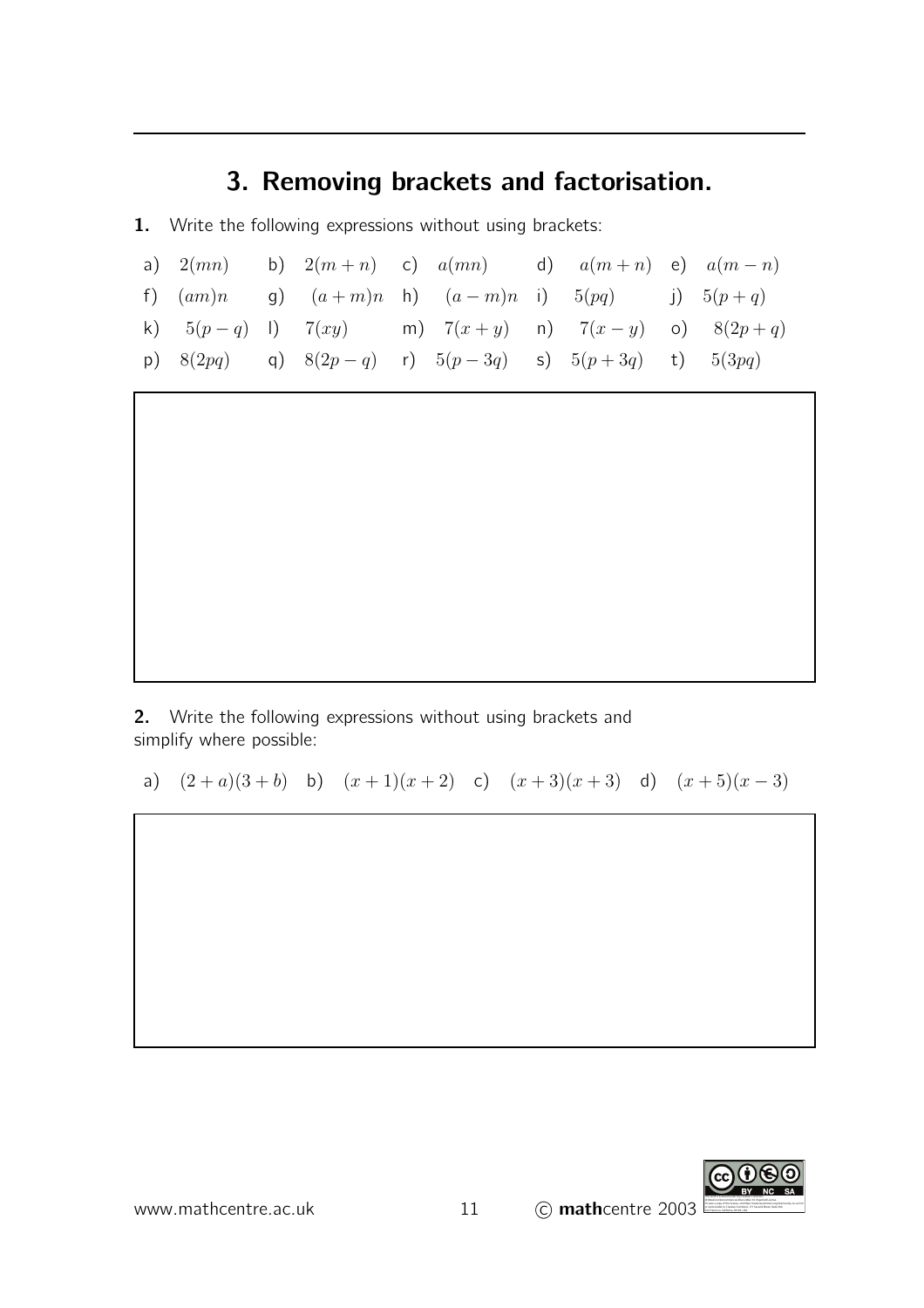3. Write the following expressions without using brackets:

| a) $(7+x)(2+x)$ | b) $(9+x)(2+x)$                                                      | c) $(x+9)(x-2)$ d) $(x+11)(x-7)$ |                                    |
|-----------------|----------------------------------------------------------------------|----------------------------------|------------------------------------|
| e) $(x+2)x$     | f) $(3x+1)x$                                                         |                                  | g) $(3x+1)(x+1)$ h) $(3x+1)(2x+1)$ |
|                 | i) $(3x+5)(2x+7)$ j) $(3x+5)(2x-1)$ k) $(5-3x)(x+1)$ l) $(2-x)(1-x)$ |                                  |                                    |

4. Rewrite the following expressions without using brackets:

a)  $(s+1)(s+5)(s-3)$  b)  $(x+y)^3$ 

#### 5. Factorise

a)  $5x + 15y$  b)  $3x - 9y$  c)  $2x + 12y$  d)  $4x + 32z + 16y$  e)  $\frac{1}{2}x + \frac{1}{4}$  $rac{1}{4}y$ 

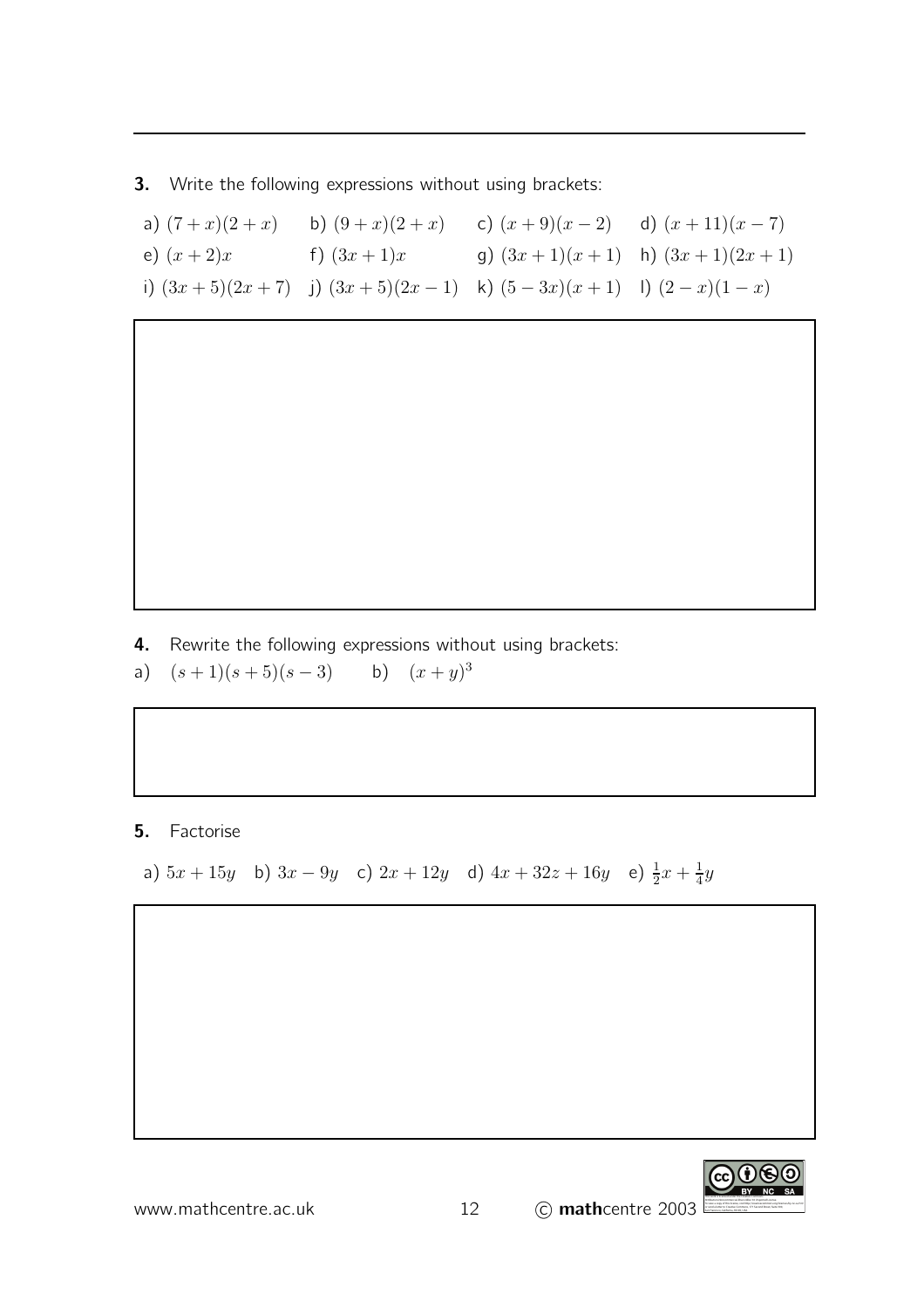#### 6. Factorise

a)  $\frac{1}{3}x + \frac{1}{6}$  $\frac{1}{6}xy$  b)  $\frac{2}{3}\pi r^3 + \frac{1}{3}$  $\frac{1}{3}\pi r^2 h$  c)  $a^2 - a + \frac{1}{4}$  $\frac{1}{4}$  d)  $\frac{1}{x^2} - \frac{2}{x} + 1$ 

#### 7. Factorise

a)  $x^2 + 8x + 7$  b)  $x^2 + 6x - 7$  c)  $x^2 + 7x + 10$  d)  $x^2 - 6x + 9$  e)  $x^2 + 5x + 6$ .

#### 8. Factorise

- a)  $2x^2 + 3x + 1$  b)  $2x^2 + 4x + 2$  c)  $3x^2 3x 6$  d)  $5x^2 4x 1$
- e)  $16x^2 1$  f)  $-x^2 + 1$  g)  $-2x^2 + x + 3$

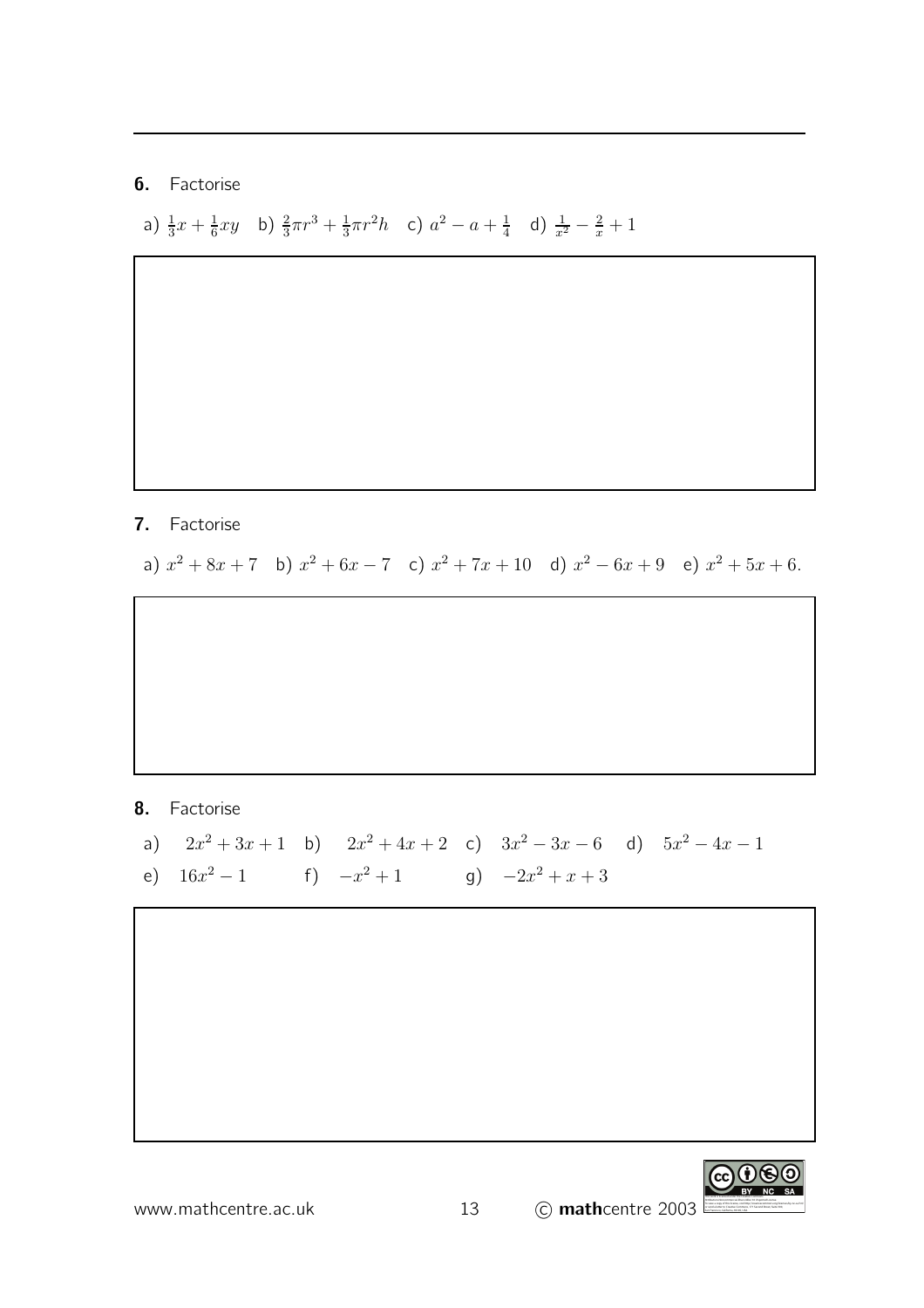#### 9. Factorise

|               |                 | a) $x^2 + 9x + 14$ b) $x^2 + 11x + 18$ c) $x^2 + 7x - 18$ d) $x^2 + 4x - 77$  |  |
|---------------|-----------------|-------------------------------------------------------------------------------|--|
| e) $x^2 + 2x$ | f) $3x^2 + x$ , | g) $3x^2 + 4x + 1$ h) $6x^2 + 5x + 1$                                         |  |
|               |                 | i) $6x^2 + 31x + 35$ j) $6x^2 + 7x - 5$ k) $-3x^2 + 2x + 5$ l) $x^2 - 3x + 2$ |  |

10. Rewrite the following expressions without using brackets, simplifying where possible:

- a)  $15 (7 x)$ <br>b)  $15 7(1 x)$ <br>c)  $15 7(x 1)$ <br>d)  $(2x y) x($
- d)  $(2x y) x(1 + y)$
- e)  $x(a + b) x(a + 3b)$  f)  $2(5a + 3b) + 3(a 2b)$
- g)  $-(4a + 5b 3c) 2(2a + 3b 4c)$  h)  $2x(x 5) x(x 2) 3x(x 5)$

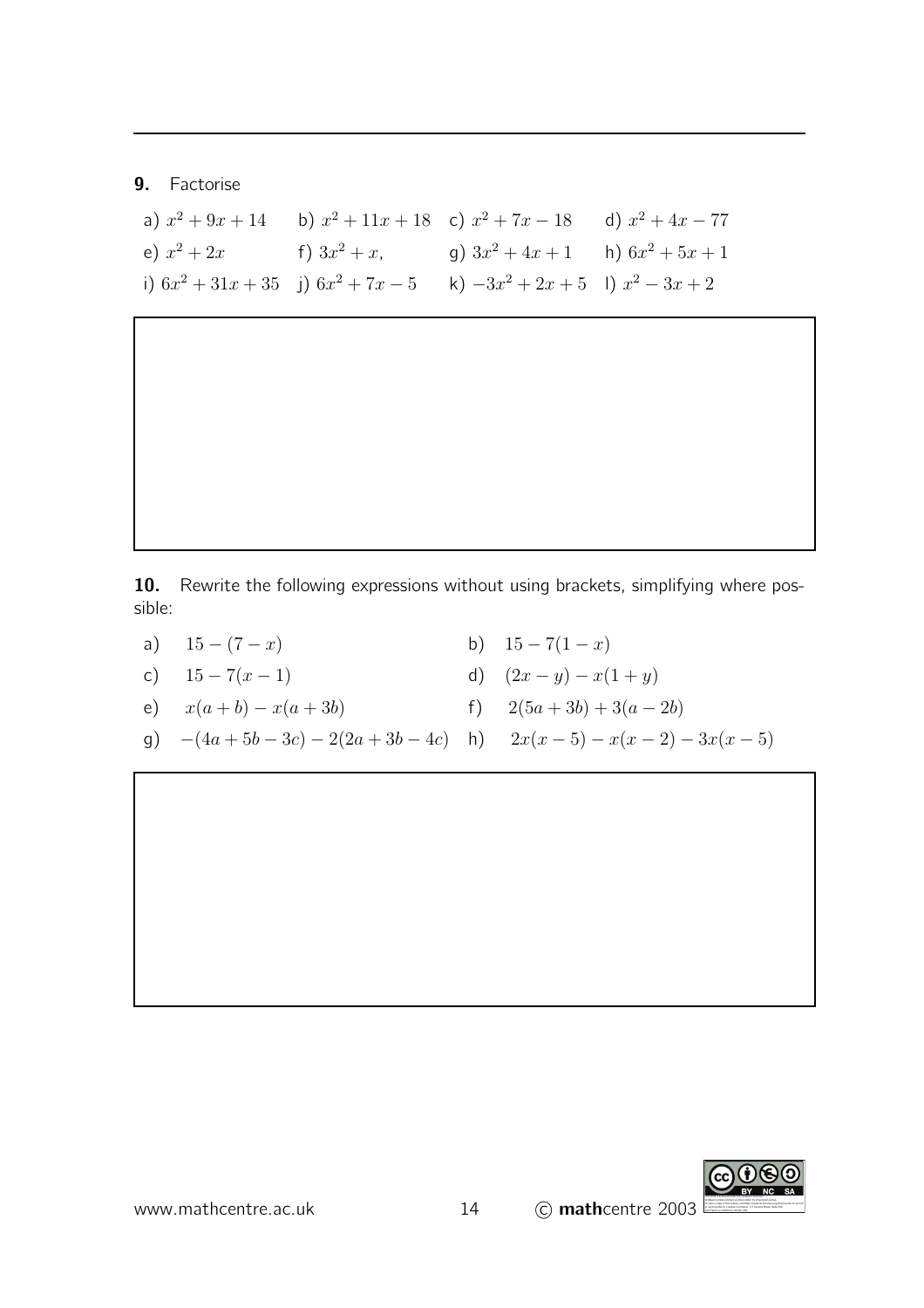11. Rewrite each of the following expressions without using brackets and simplify where possible

a)  $2x - (3y + 8x)$ , b)  $2x + 5(x - y - z)$ , c)  $-(5x - 3y)$ , d)  $5(2x - y)$  –  $3(x + 2y)$ 

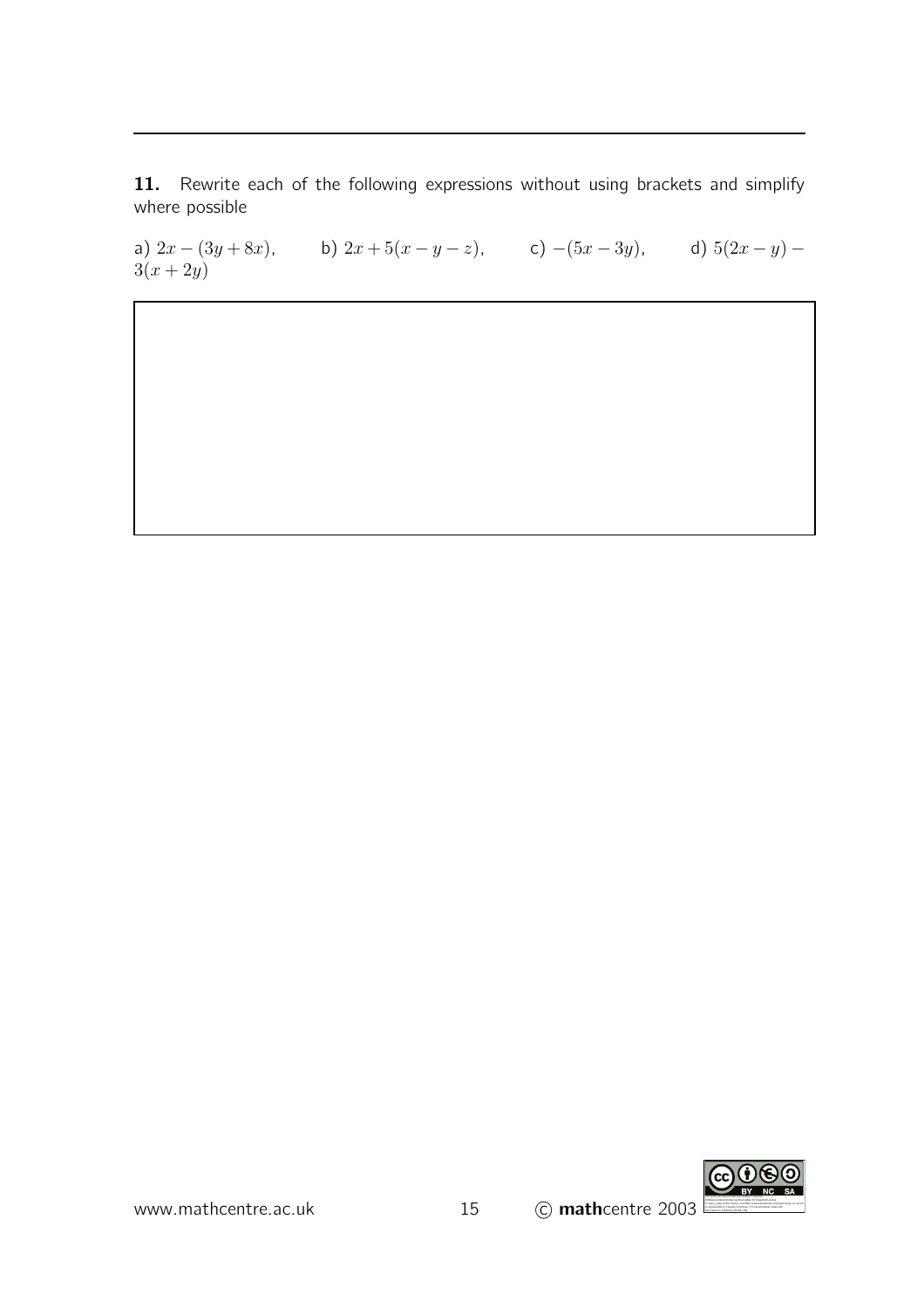# 4. Arithmetic of algebraic fractions

- 1. Express each of the following as a single fraction.
- a)  $2 \times \frac{x+y}{3}$ 3 b)  $\frac{1}{2}$  $\frac{1}{3} \times 2(x+y)$  c)  $\frac{2}{3} \times (x+y)$

2. Simplify

a) 
$$
3 \times \frac{x+4}{7}
$$
 b)  $\frac{1}{7} \times 3(x+4)$  c)  $\frac{3}{7} \times (x+4)$  d)  $\frac{x}{y} \times \frac{x+1}{y+1}$   
e)  $\frac{1}{y} \times \frac{x^2+x}{y+1}$  f)  $\frac{\pi d^2}{4} \times \frac{Q}{\pi d^2}$  g)  $\frac{Q}{\pi d^2/4}$  h)  $\frac{1}{x/y}$ 

**3.** Simplify a) 
$$
\frac{6/7}{s+3}
$$
 b)  $\frac{3/4}{x-1}$  c)  $\frac{x-1}{3/4}$ 

4. Simplify 
$$
\frac{3}{x+2} \div \frac{x}{2x+4}
$$

$$
\begin{array}{|c|c|}\n\hline\n\text{www.mathcentre.ac.uk} & 16 & \textcircled{c} \text{mathcentre } 2003\n\end{array}
$$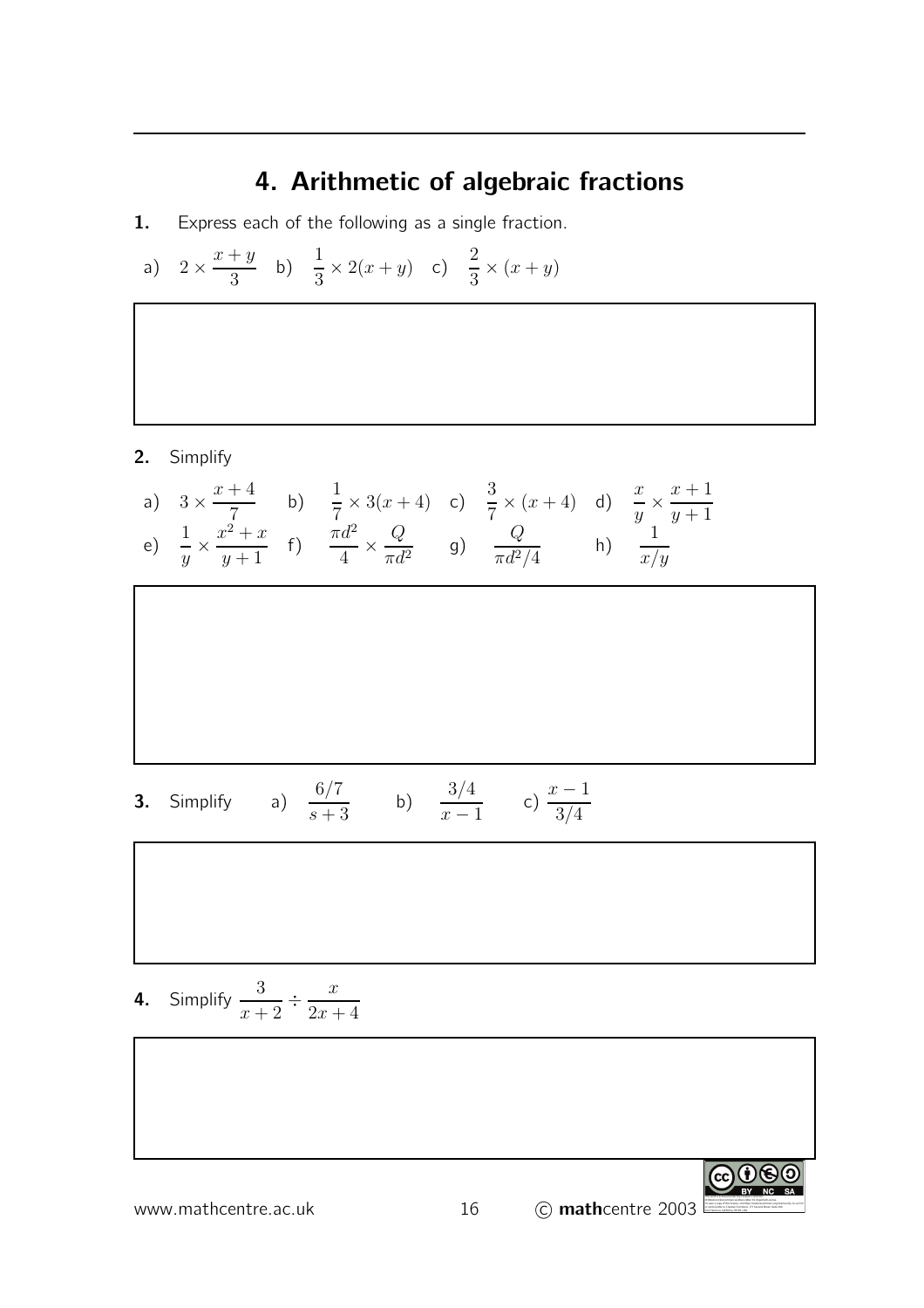5. Simplify 
$$
\frac{5}{2x+1} \div \frac{x}{3x-1}
$$

#### 6. Simplify

a) 
$$
\frac{x}{4} + \frac{x}{7}
$$
 b)  $\frac{2x}{5} + \frac{x}{9}$  c)  $\frac{2x}{3} - \frac{3x}{4}$  d)  $\frac{x}{x+1} - \frac{2}{x+2}$   
e)  $\frac{x+1}{x} + \frac{3}{x+2}$  f)  $\frac{2x+1}{3} - \frac{x}{2}$  g)  $\frac{x+3}{2x+1} - \frac{x}{3}$  h)  $\frac{x}{4} - \frac{x}{5}$ 

#### 7. Simplify

a) 
$$
\frac{1}{x+2} + \frac{2}{x+3}
$$
 b)  $\frac{2}{x+3} + \frac{5}{x+1}$  c)  $\frac{2}{2x+1} - \frac{3}{3x+2}$   
d)  $\frac{x+1}{x+3} + \frac{x+4}{x+2}$  e)  $\frac{x-1}{x-3} + \frac{x-1}{(x-3)^2}$ 

**8.** Express as a single fraction  $\frac{1}{5}$ 7  $s +$ 11 21

www.mathcentre.ac.uk 17 c mathcentre 2003

CO O SO To view a copy of this license, visit http://creativecommons.org/licenses/by-nc-sa/3.0/ or send a letter to Creative Commons, 171 Second Street, Suite 300, San Francisco, California, 94105, USA.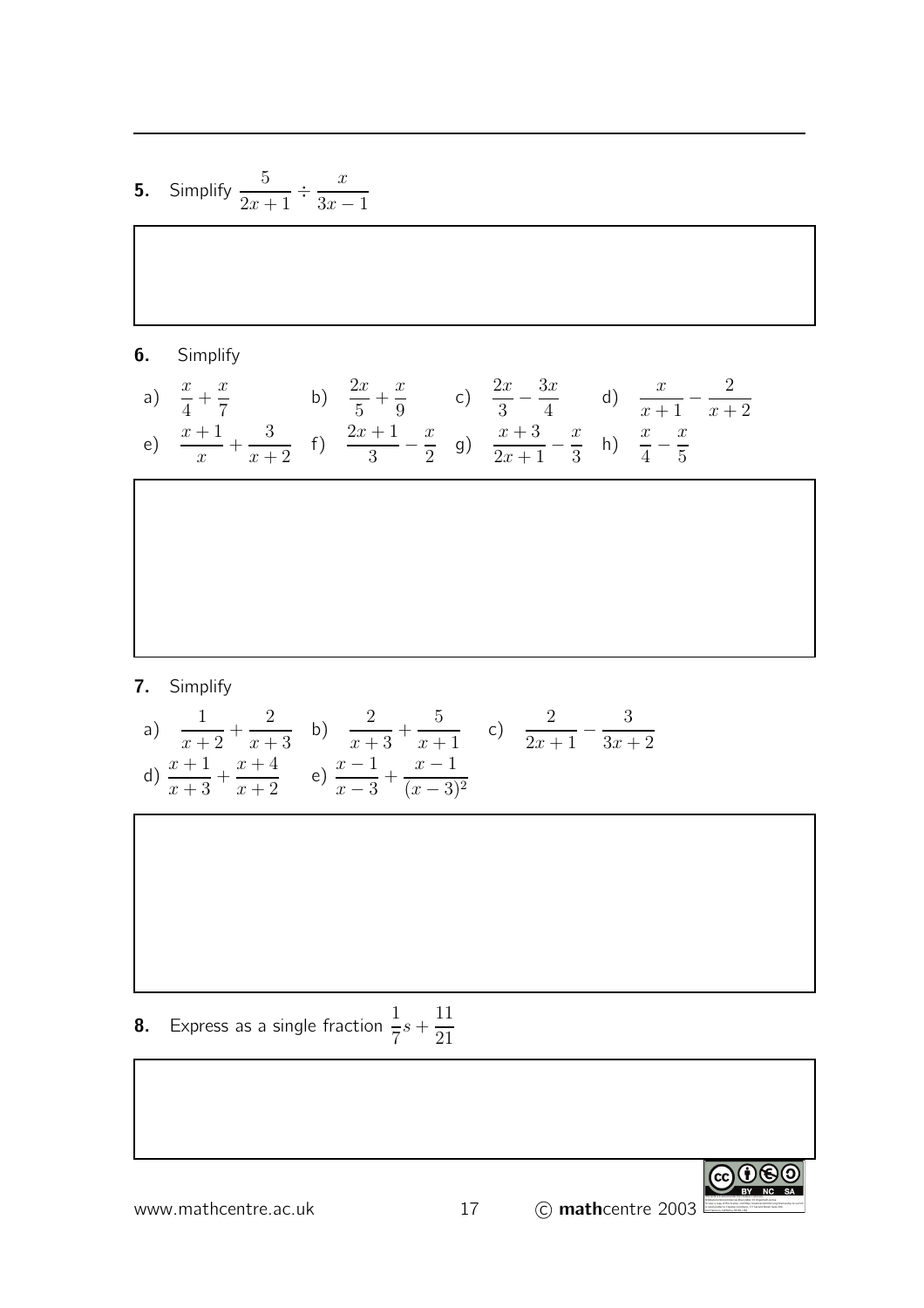**9.** Express  $\frac{A}{2}$  $2x + 3$  $+$ B  $x + 1$ as a single fraction.

**10.** Express  $\frac{A}{2}$  $2x + 5$  $+$ B  $\frac{2}{(x-1)} +$  $\mathcal{C}_{0}^{(n)}$  $(x - 1)^2$ as a single fraction.

**11.** Express  $\frac{A}{A}$  $x + 1$  $+$ B  $(x+1)^2$ as a single fraction.

**12.** Express  $\frac{Ax+B}{2}$  $\frac{1}{x^2+x+10} +$  $\mathcal{C}_{0}^{(n)}$  $x - 1$ as a single fraction.

**13.** Express  $Ax + B + \frac{C}{A}$  $x + 1$ as a single fraction.



www.mathcentre.ac.uk 18 (C) mathcentre 2003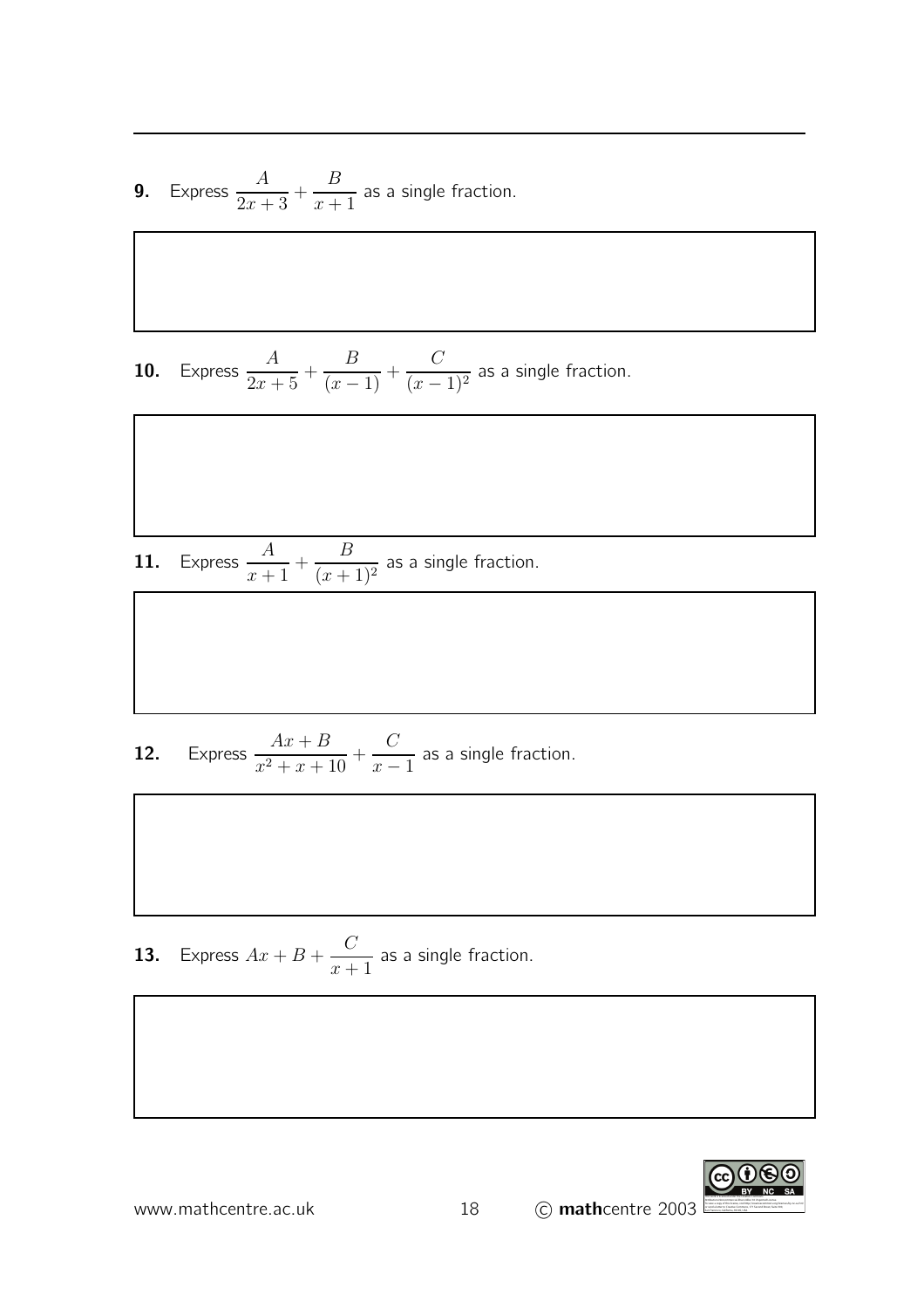**14.** Show that  $\frac{x_1}{1-x_1}$  $\frac{1}{x_3} - \frac{1}{x_2}$  $\overline{x_2}$ is equal to  $\frac{x_1x_2x_3}{x_1x_2x_3}$  $x_2 - x_3$ .

**15.** Simplify a) 
$$
\frac{3x}{4} - \frac{x}{5} + \frac{x}{3}
$$
, b)  $\frac{3x}{4} - (\frac{x}{5} + \frac{x}{3})$ .

**16.** Simplify 
$$
\frac{5x}{25x + 10y}
$$
.

**17.** Simplify  $\frac{x+2}{x+2}$  $x^2 + 3x + 2$ .

**18.** Explain why no cancellation is possible in the expression  $\frac{a+2b}{2}$  $a-2b$ .



www.mathcentre.ac.uk  $\sim$  19 (C) mathcentre 2003

To view a copy of this license, visit http://creativecommons.org/licenses/by-nc-sa/3.0/ or send a letter to Creative Commons, 171 Second Street, Suite 300, San Francisco, California, 94105, USA.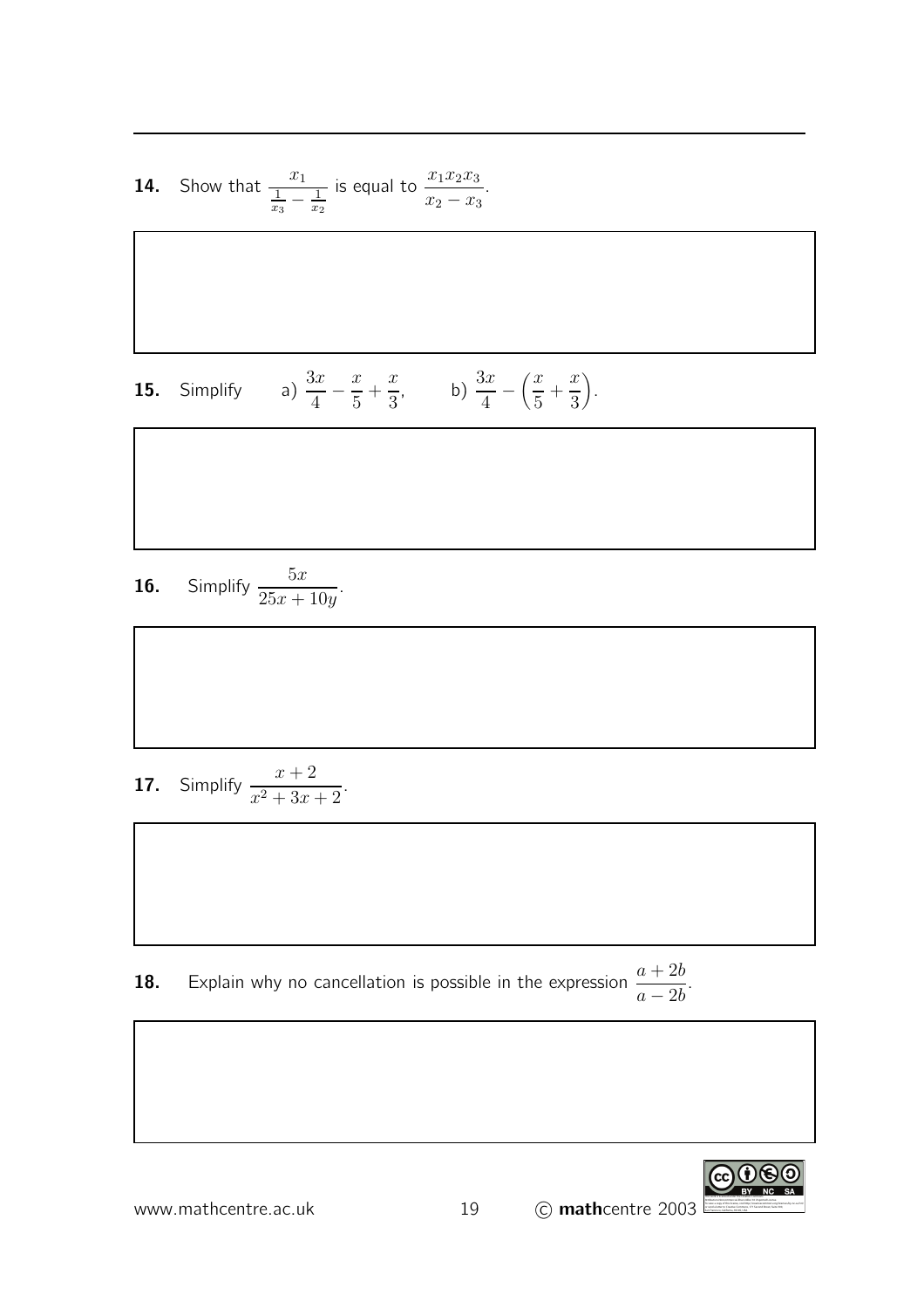**19.** Simplify 
$$
\frac{x+2}{x^2+9x+20} \times \frac{x+5}{x+2}
$$

$$
20. \qquad \text{Simplify } \frac{5}{7y} + \frac{2x}{3}.
$$

**21.** Express as single fraction  $\frac{3}{2}$  $\overline{x-4}$  – 2  $\frac{2}{(x-4)^2}$ .

**22.** Express as a single fraction  $2x - 1 + \frac{4}{x}$  $\boldsymbol{x}$  $+$ 3  $2x + 1$ .

**23.** a) Express  $\frac{1}{1}$  $\overline{u}$  $+$ 1  $\overline{v}$ as a single fraction. b) Hence find the reciprocal of  $\frac{1}{-}$  $\overline{u}$  $+$ 1  $\overline{v}$ .

www.mathcentre.ac.uk 20 C mathcentre 2003

GO OSO To view a copy of this license, visit http://creativecommons.org/licenses/by-nc-sa/3.0/ or send a letter to Creative Commons, 171 Second Street, Suite 300,

San Francisco, California, 94105, USA.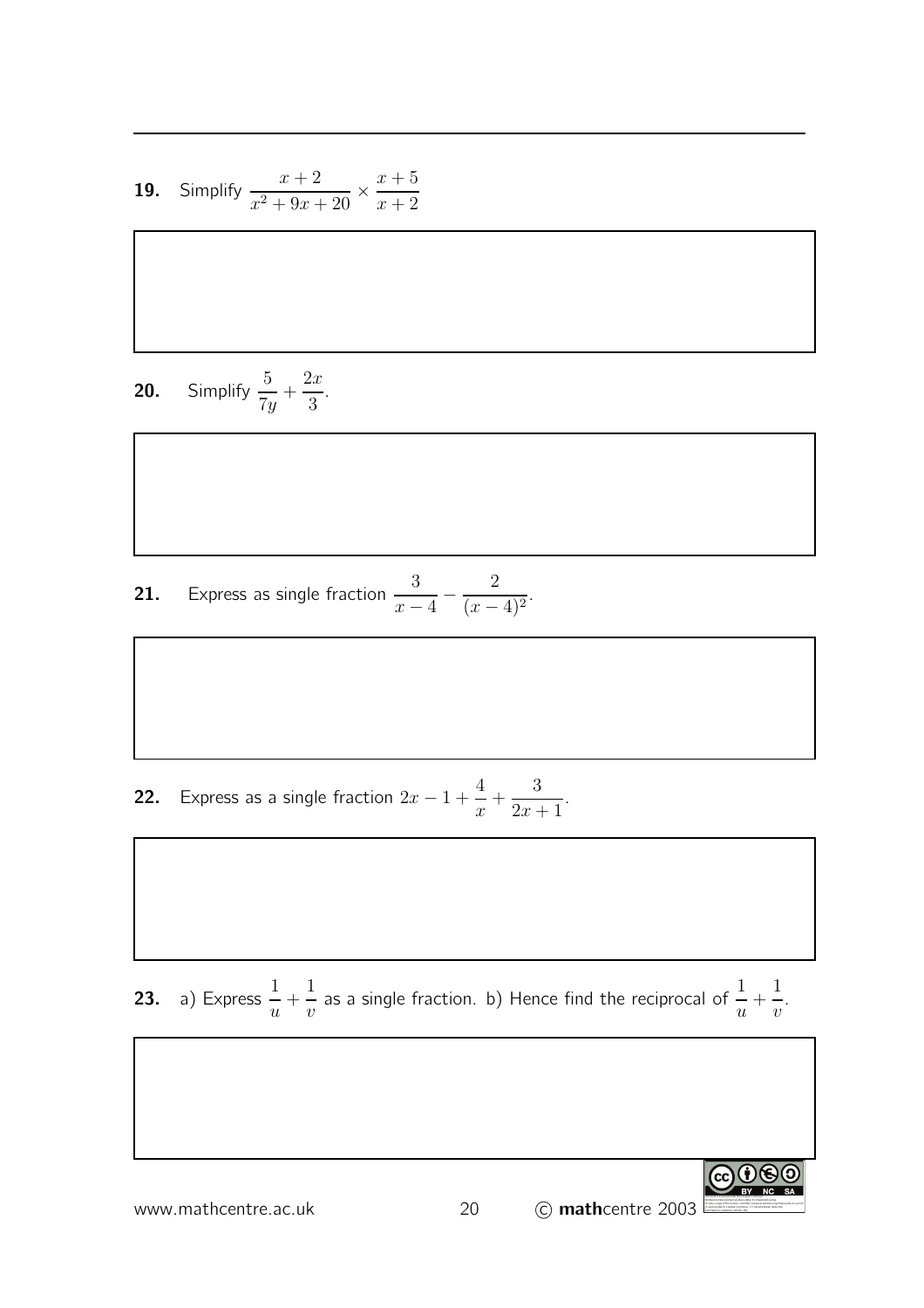**24.** Express  $\frac{1}{1}$ s  $+$ 1  $\frac{1}{s^2}$  as a single fraction.

**25.** Express  $-\frac{6}{s+1}$  $\frac{s+3}{}$ 4  $s+2$  $+$ 3  $s+1$  $+ 2$  as a single fraction.

26. State which of the following expressions are equivalent to

a) 
$$
\frac{x+1}{x+4} + \frac{x}{2}
$$
  
\na) 
$$
\frac{x+1}{x+4} + \frac{x}{2}
$$
  
\nb) 
$$
\frac{3x+1}{2x+6}
$$
  
\nc) 
$$
1 + \frac{x}{2} - \frac{3}{2x+4}
$$
  
\nd) 
$$
\frac{2x+1}{2x} + \frac{2x+1}{4} + \frac{x}{2}
$$
  
\ne) 
$$
\frac{x^2 + 4x + 1}{2(x+2)}
$$
  
\nf) 
$$
1 + \frac{1}{4} + \frac{x}{2}
$$

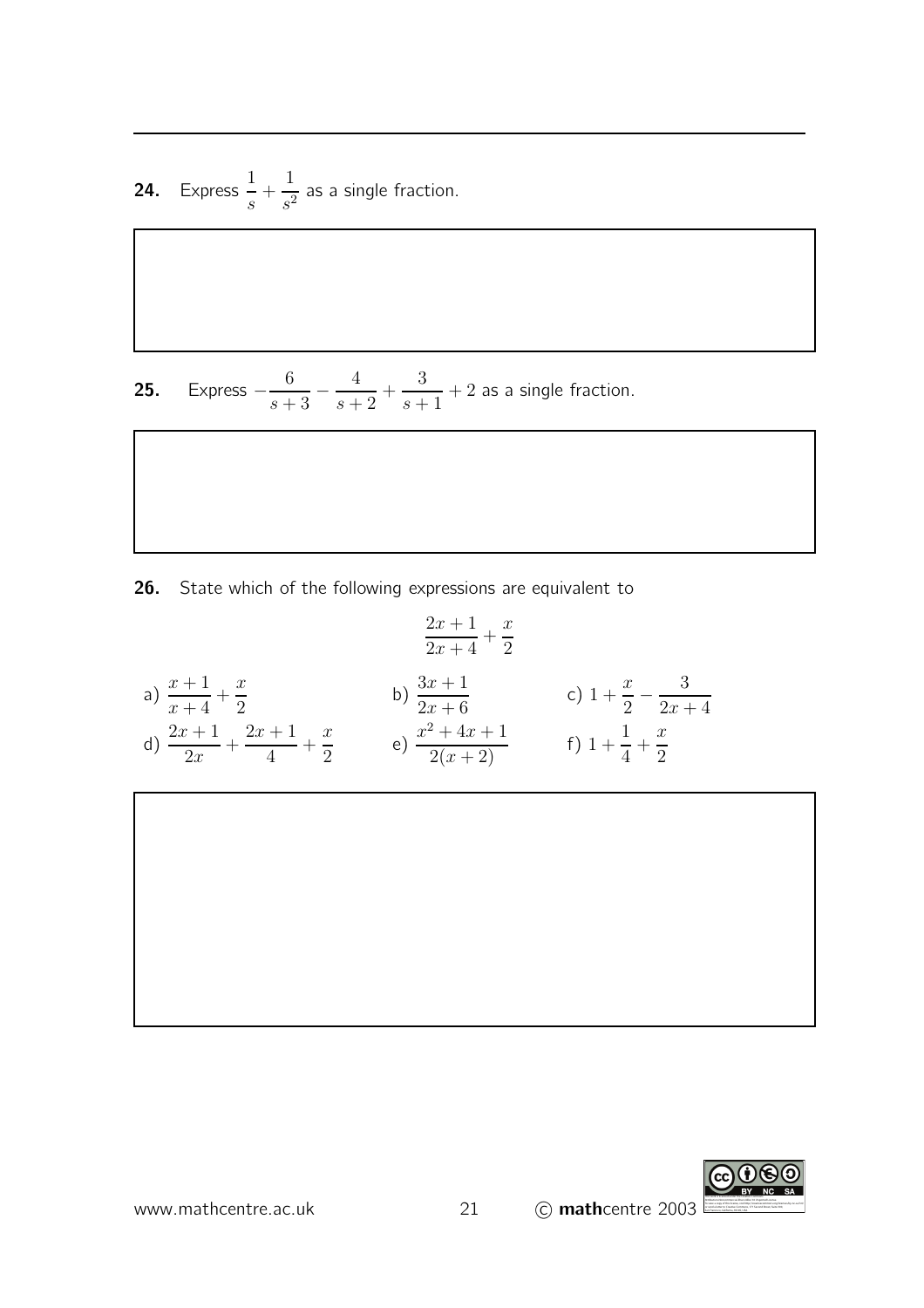### 5. Surds

Roots, for example  $\sqrt{2}$ ,  $\sqrt{5}$ ,  $\sqrt[3]{6}$  are also known as **surds**. A common cause of error is misuse of expressions involving surds. You should be aware that  $\sqrt{ab} = \sqrt{a}\sqrt{b}$  but  $\sqrt{a+b}$  is NOT equal to  $\sqrt{a} + \sqrt{b}$ .

1. It is often possible to write surds in equivalent forms. For example  $\sqrt{48}$  can be written  $\sqrt{3 \times 16} = \sqrt{3} \times \sqrt{16} = 4\sqrt{3}$ .

Write the following in their simplest forms:

a) 
$$
\sqrt{180}
$$
 b)  $\sqrt{63}$ 

2. By multiplying numerator and denominator by  $\sqrt{2}+1$  show that

1  $\sqrt{2}-1$ is equivalent to  $\sqrt{2}+1$ 

**3.** Simplify, if possible, a)  $\sqrt{x^2y^2}$  b)  $\sqrt{x^2 + y^2}$ .

To view a copy of this license, visit http://creativecommons.org/licenses/by-nc-sa/3.0/ or send a letter to Creative Commons, 171 Second Street, Suite 300, San Francisco, California, 94105, USA.

ெ⊕ெ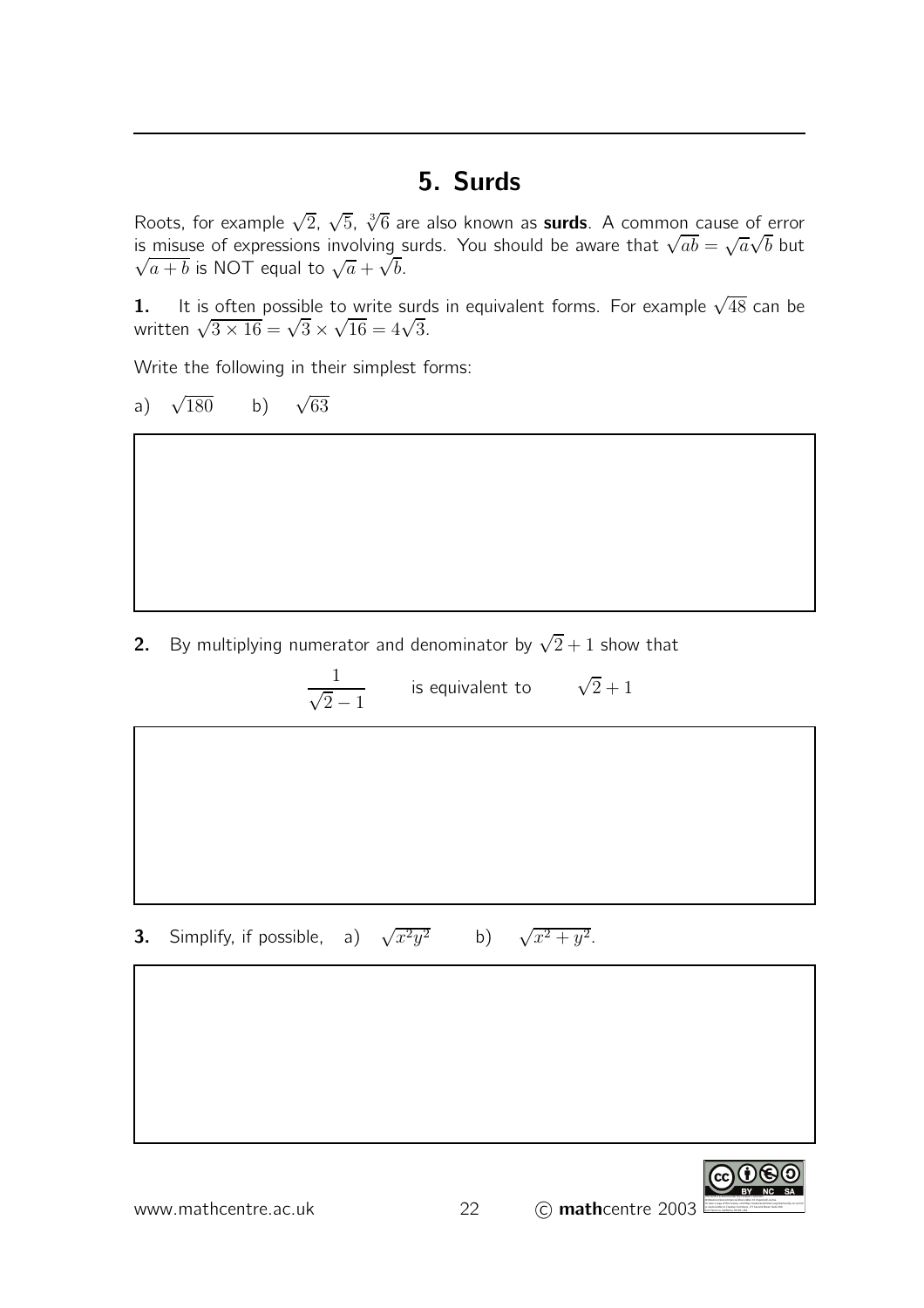4. Study the following expressions and simplify where possible.

 $\overline{6}$ 

a) 
$$
\sqrt{(x+y)^4}
$$
 b)  $(\sqrt[3]{x+y})^6$  c)  $\sqrt{x^4+y^4}$ 

**5.** By considering the expression  $(\sqrt{x} + \sqrt{y})^2$  show that  $\sqrt{x} + \sqrt{y} = \sqrt{x + y + 2\sqrt{xy}}$ 

Find a corresponding expression for  $\sqrt{x} - \sqrt{y}$ .

6. Write each of the following as an expression under a single square root sign. (For parts c) and d) see Question 5 above.)

a)  $2\sqrt{p}$  $\sqrt{p}$  b)  $\sqrt{p}\sqrt{q^3}$  c)  $\sqrt{p} + \sqrt{2q}$  d)  $\sqrt{3} - \sqrt{2}$ 

7. Use indices (powers) to write the following expressions without the root sign.

a) 
$$
\sqrt[4]{a^2}
$$
 b)  $(\sqrt{3} \times \sqrt{5})^3$ 

www.mathcentre.ac.uk 23 C mathcentre 2003

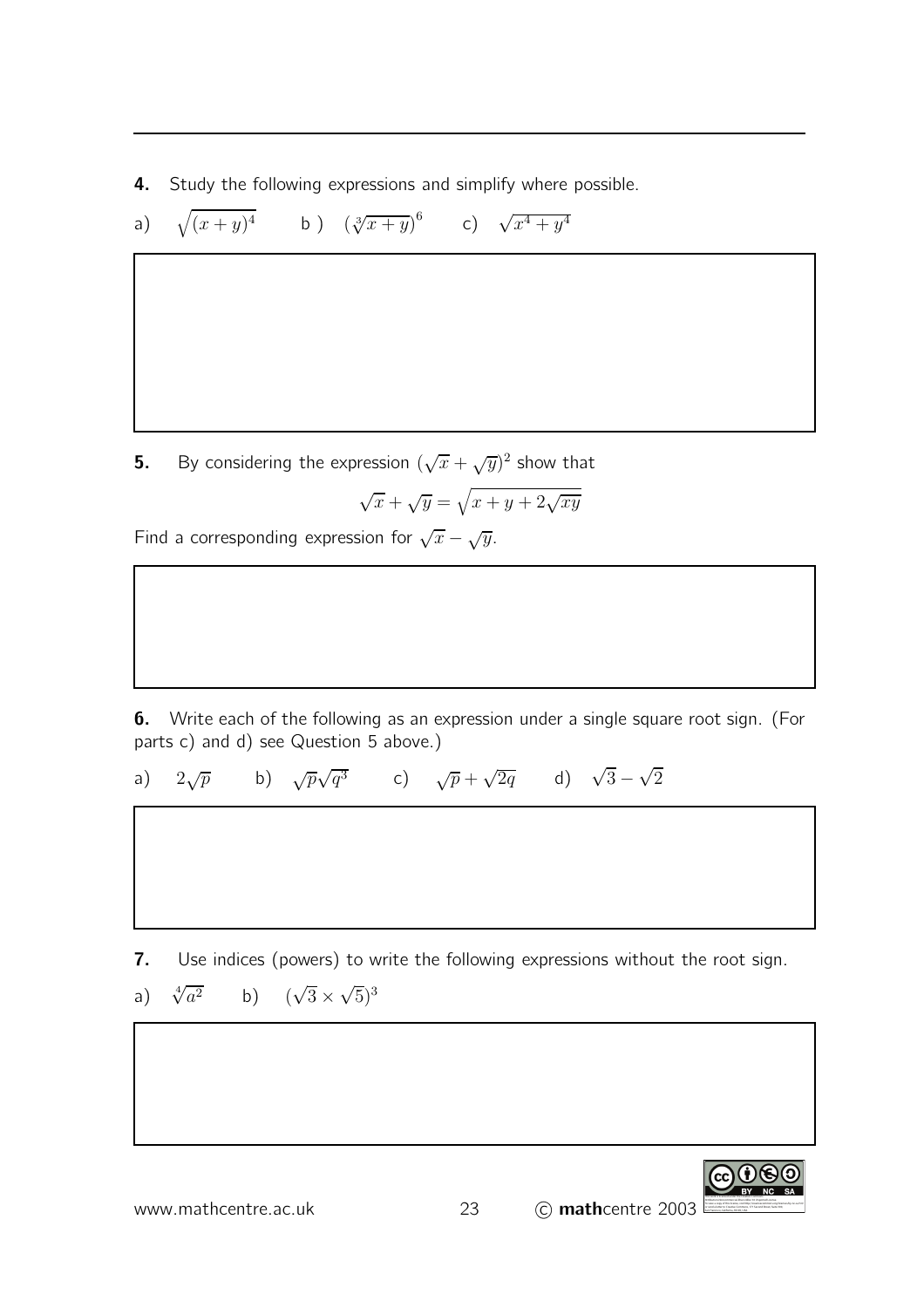### 6. Solving linear equations.

In questions  $1 - 35$  solve each equation:

**1.**  $3y - 8 = \frac{1}{2}y$  **2.**  $7t - 5 = 4t + 7$  **3.**  $3x + 4 = 4x + 3$  **4.**  $4 - 3x = 4x + 3$ 

5.  $3x + 7 = 7x + 2$  6.  $3(x + 7) = 7(x + 2)$  7.  $2x - 1 = x - 3$  8.  $2(x+4) = 8$ 

**9.**  $-2(x-3) = 6$  **10.**  $-2(x-3) = -6$ 11.  $-3(3x-1) = 2$  12.  $2 - (2t+1) = 4(t+2)$ 

13.  $5(m-3) = 8$  14.  $5m-3 = 5(m-3)+2m$ **15.**  $2(y+1) = -8$  **16.**  $17(x-2) + 3(x-1) = x$ 

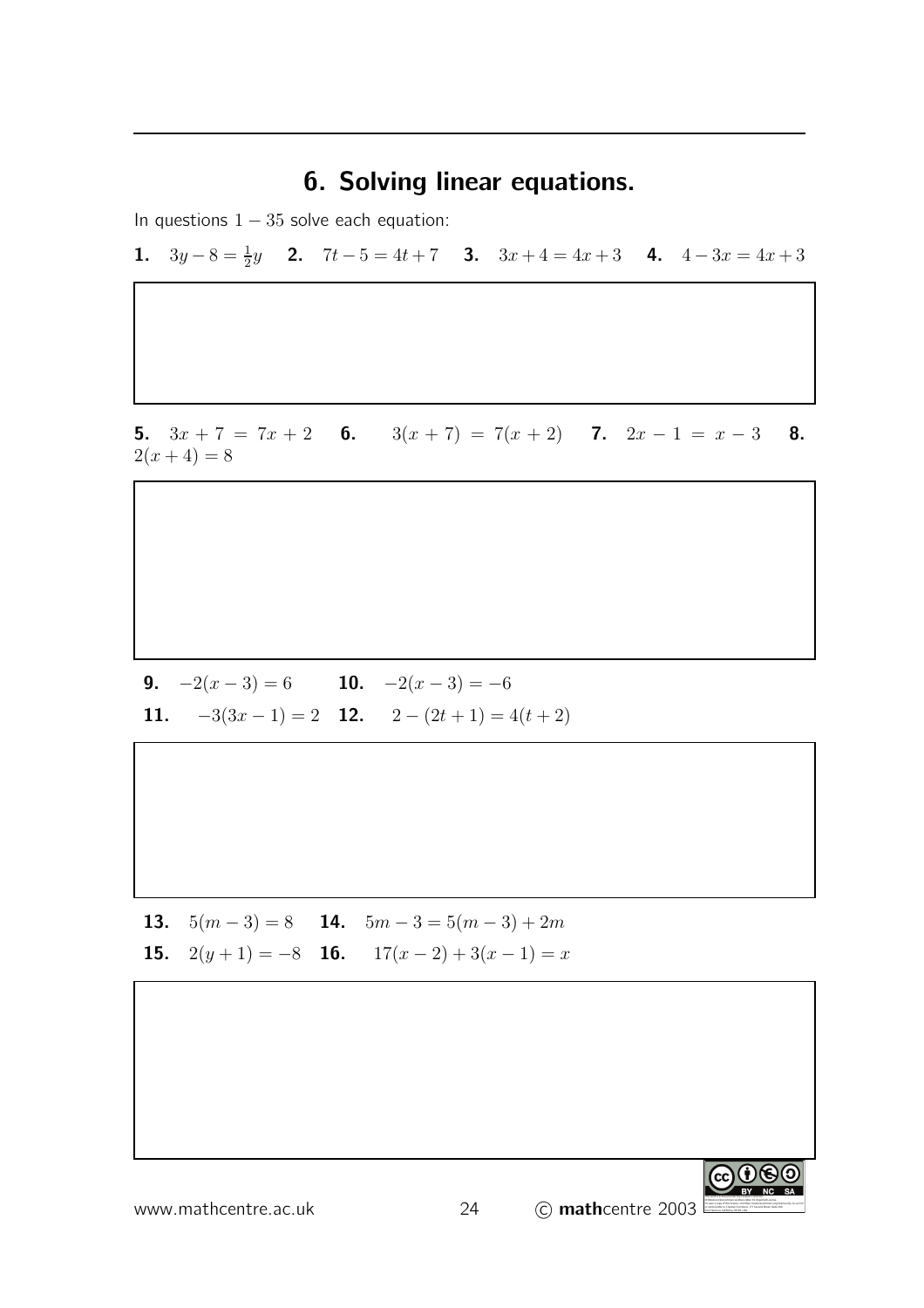**17.** 
$$
\frac{1}{3}(x+3) = -9
$$
 **18.**  $\frac{3}{m} = 4$  **19.**  $\frac{5}{m} = \frac{2}{m+1}$  **20.**  $-3x+3 = 18$ 

**21.** 
$$
3x + 10 = 31
$$
 **22.**  $x + 4 = \sqrt{8}$  **23.**  $x - 4 = \sqrt{23}$ 

**24.** 
$$
\frac{x-5}{2} - \frac{2x-1}{3} = 6
$$
 **25.**  $\frac{x}{4} + \frac{3x}{2} - \frac{x}{6} = 1$   
\n**26.**  $\frac{x}{2} + \frac{4x}{3} = 2x - 7$  **27.**  $\frac{5}{3m+2} = \frac{2}{m+1}$ 

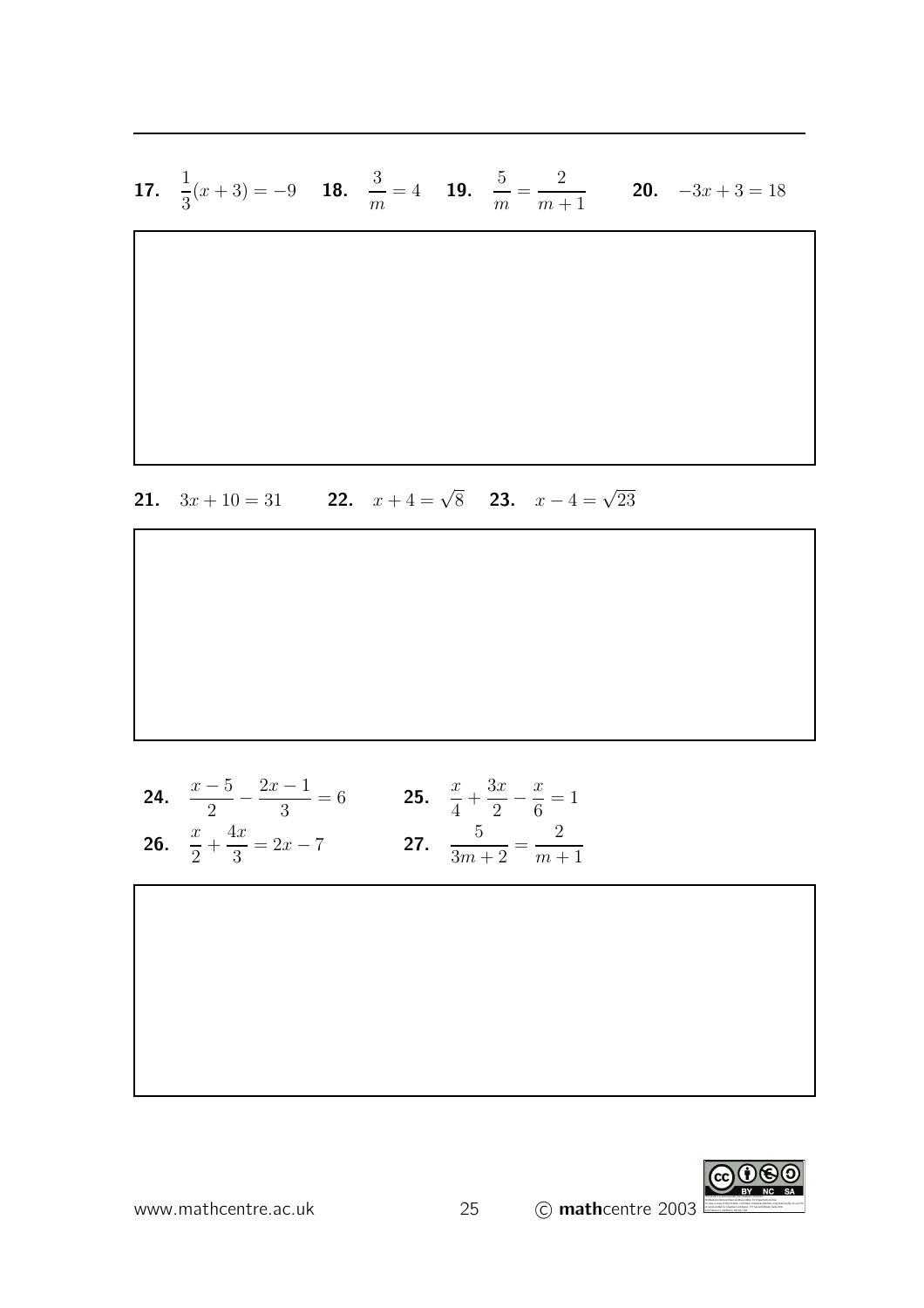**28.** 
$$
\frac{2}{3x-2} = \frac{5}{x-1}
$$
 **29.**  $\frac{x-3}{x+1} = 4$  **30.**  $\frac{x+1}{x-3} = 4$  **31.**  $\frac{y-3}{y+3} = \frac{2}{3}$ 

**32.** 
$$
\frac{4x+5}{6} - \frac{2x-1}{3} = x
$$
**33.** 
$$
\frac{3}{2s-1} + \frac{1}{s+1} = 0
$$

**34.** 
$$
\frac{1}{5x} + \frac{1}{4x} = 10.
$$
 **35.**  $\frac{3}{s-1} = \frac{2}{s-5}.$ 

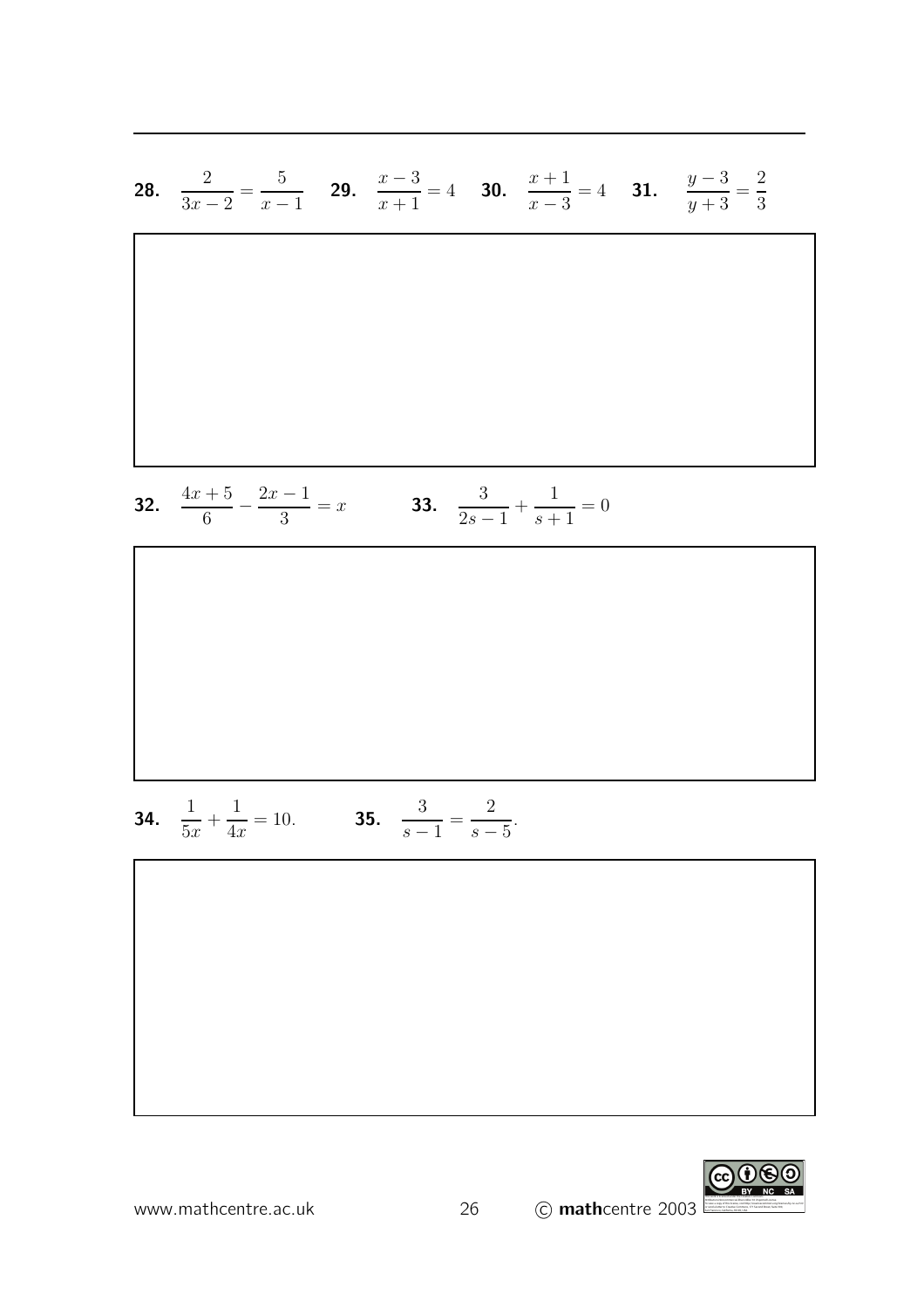# 7. Transposition of formulae

**1.** Make t the subject of the formula  $p = \frac{c}{\sqrt{2}}$  $\sqrt{t}$ .

**2.** Make N the subject of the formula  $L =$  $\mu N^2A$  $\ell$ .

3. In each case make the specified variable the subject of the formula:

a)  $h = c + d + 2e$ ,  $e$  b)  $S = 2\pi r^2 + 2\pi rh$ , h

c)  $Q=$  $c + d$  $c - d$ , c d)  $\frac{x+y}{2}$ 3  $=\frac{x-y}{z}$ 7  $+ 2,$   $x$ 

**4.** Make  $n$  the subject of the formula  $J = \frac{nE}{I}$  $nL+m$ .

www.mathcentre.ac.uk 27

$$
\bigodot_{\text{BV} \text{NC} \text{SA}} \bigodot_{\text{SA}}
$$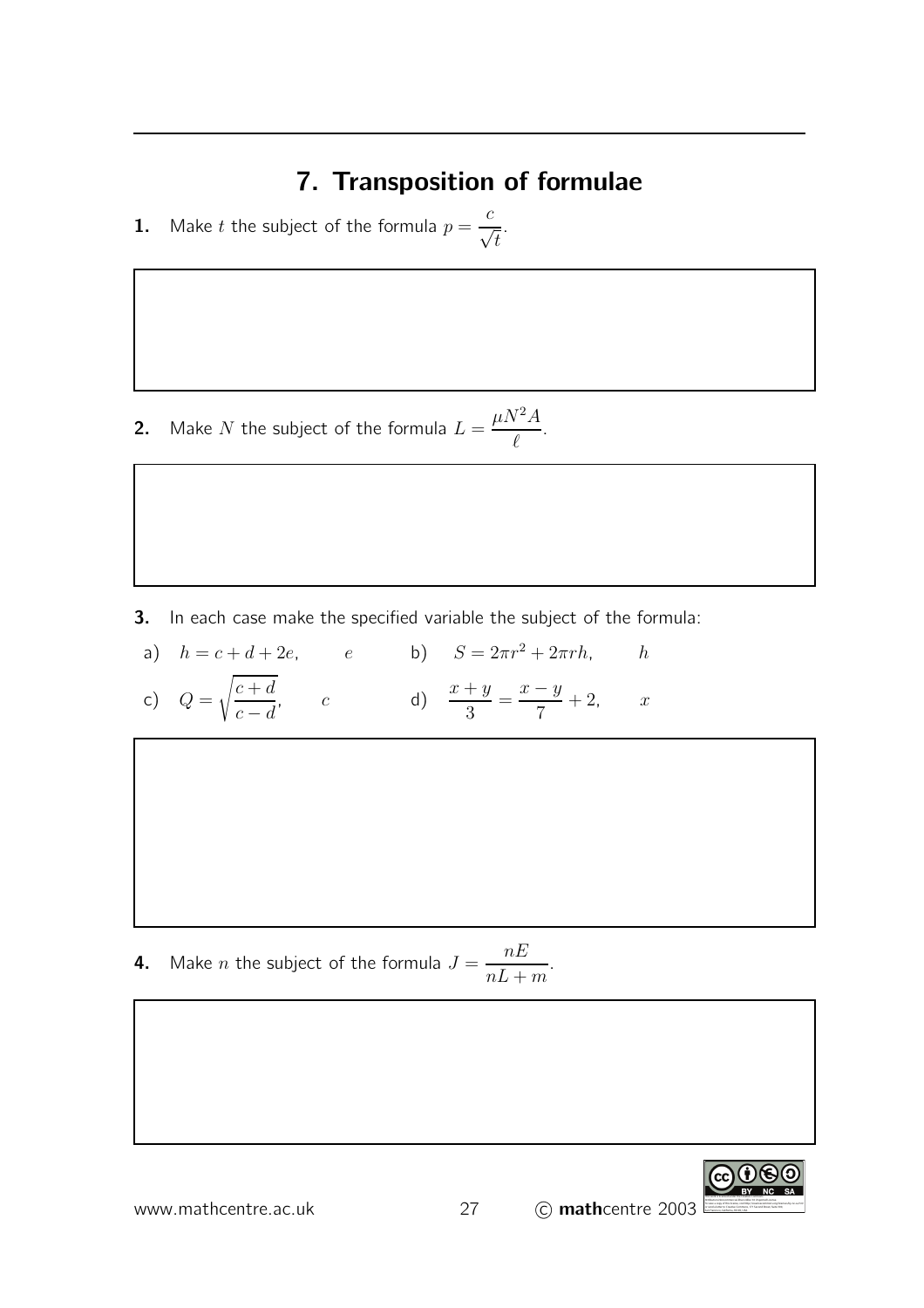### 8. Solving quadratic equations by factorisation

Solve the following equations by factorisation:

1.  $x^2-3x+2=0$  2.  $x^2-x-2=0$  3.  $x^2+x-2=0$  4.  $x^2+3x+2=0$ 

**5.**  $x^2 + 8x + 7 = 0$  **6.**  $x^2 - 7x + 12 = 0$  **7.**  $x^2 - x - 20 = 0$  **8.**  $x^2 - 1 = 0$ 

**9.**  $x^2-2x+1=0$  **10.**  $x^2+2x+1=0$  **11.** x 11.  $x^2 + 11x = 0$ 12.  $2x^2 + 2x = 0$ 

13.  $x^2 - 3x = 0$  14.  $x^2 + 9x = 0$  15.  $2x^2 - 5x + 2 = 0$  16.  $6x^2 - x - 1 = 0$ 

**17.**  $-5x^2 + 6x - 1 = 0$  **18.**  $-x^2 + 4x - 3 = 0$ 

| www.mathcentre.ac.uk | 28 | BY<br><b>NC</b><br><b>SA</b><br>This work is bore and under the Creative Commons<br>Attribution-Noncommercial-Share Alike 10 Unported License.<br>remeans remeabilitation Max Alta 10 Unported Library<br>To view 2 copy of this license, with http://traditionsmosco.org/issesse.by-to-ca/LO/<br>Lic cend a letter to Creative Commons, 171 Second Sovet, Suite 300,<br>San Francisco, C<br>C mathcentre 2003 |
|----------------------|----|----------------------------------------------------------------------------------------------------------------------------------------------------------------------------------------------------------------------------------------------------------------------------------------------------------------------------------------------------------------------------------------------------------------|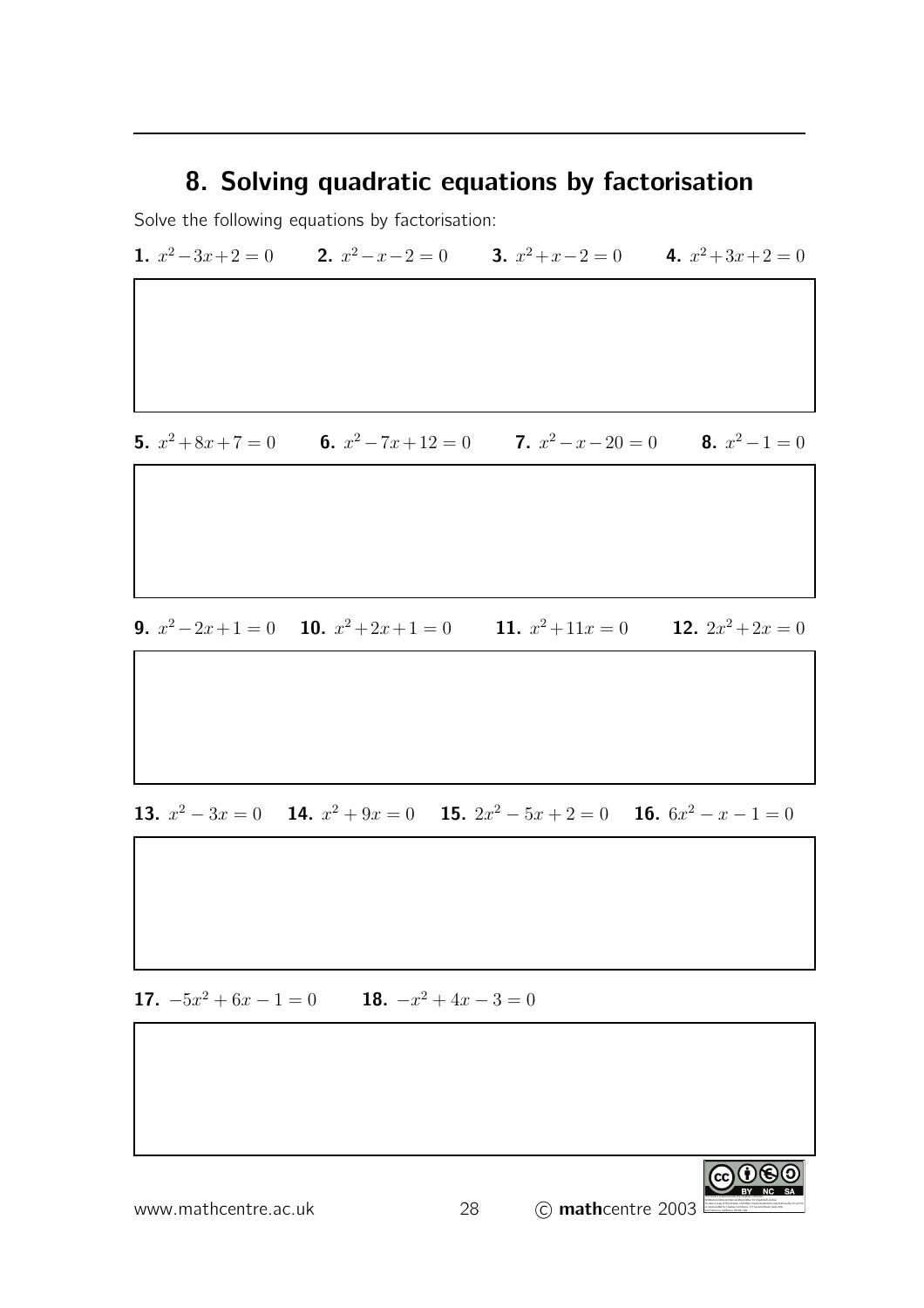### 9. Solving quadratic equations:

#### using a standard formula and by completing the square

Solve each of the following quadratic equations twice: once by using the formula, then again by completing the square. Obtain your answers in surd, not decimal, form.

**1.**  $x^2 + 8x + 1 = 0$  **2.**  $x^2 + 7x - 2 = 0$  **3.**  $x^2 + 6x - 2 = 0$ 4.  $4x^2 + 3x - 2 = 0$  5.  $2x^2 + 3x - 1 = 0$  6.  $x^2 + x - 1 = 0$ 7.  $-x^2 + 3x + 1 = 0$  8.  $-2x^2 - 3x + 1 = 0$  9.  $2x^2 + 5x - 3 = 0$ 10.  $-2s^2 - s + 3 = 0$  11.  $9x^2 + 16x + 1 = 0$  12.  $x^2 + 16x + 9 = 0$ 

**13.** Show that the roots of  $x^2 - 2x + \alpha = 0$  are  $x = 1 + \sqrt{1 - \alpha}$  and  $x = 1 - \sqrt{1 - \alpha}$ .

**14.** Show that the roots of  $x^2 - 2\alpha x + \beta = 0$  are  $x = \alpha + \sqrt{\alpha^2 - \beta}$  and  $x = \alpha - \sqrt{\alpha^2 - \beta}$ 

**15.** Show that the roots of  $\lambda^2 - (a+d)\lambda + (ad-bc) = 0$  are  $\lambda = \frac{(a+d) \pm \sqrt{a^2 + d^2 - 2ad + 4bc}}{2}$ 2

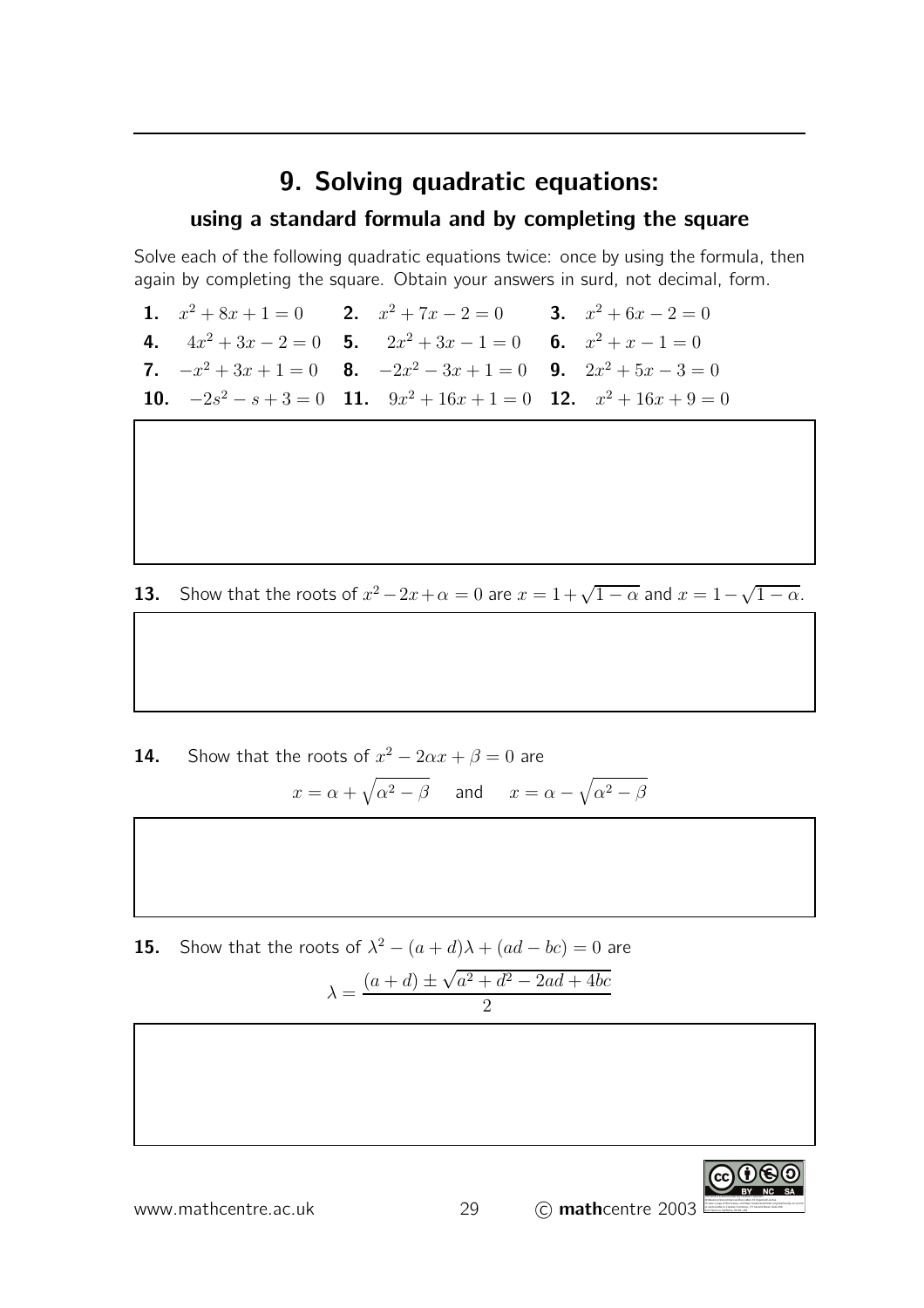# 10. Solving some polynomial equations

**1.** Factorise  $x^3 - x^2 - 65x - 63$  given that  $(x + 7)$  is a factor.

2. Show that  $x = -1$  is a root of  $x^3 + 11x^2 + 31x + 21 = 0$  and locate the other roots algebraically.

**3.** Show that  $x = 2$  is a root of  $x^3 - 3x - 2 = 0$  and locate the other roots.

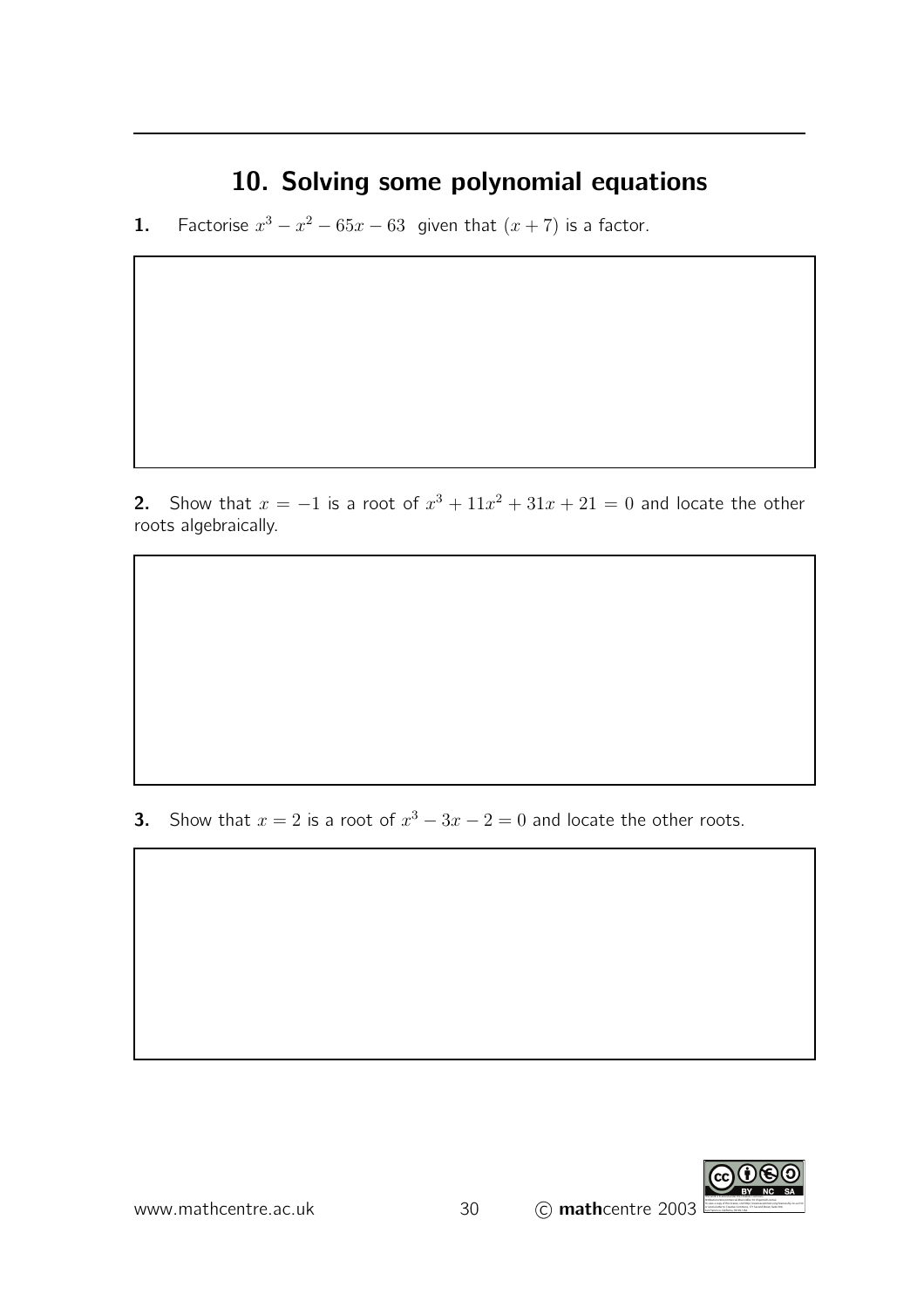**4.** Solve the equation  $x^4 - 2x^2 + 1 = 0$ .

**5.** Factorise  $x^4 - 7x^3 + 3x^2 + 31x + 20$  given that  $(x + 1)^2$  is a factor.

**6.** Given that two of the roots of  $x^4 + 3x^3 - 7x^2 - 27x - 18 = 0$  have the same modulus but different sign, solve the equation.

(Hint - let two of the roots be  $\alpha$  and  $-\alpha$  and use the technique of equating coefficients).

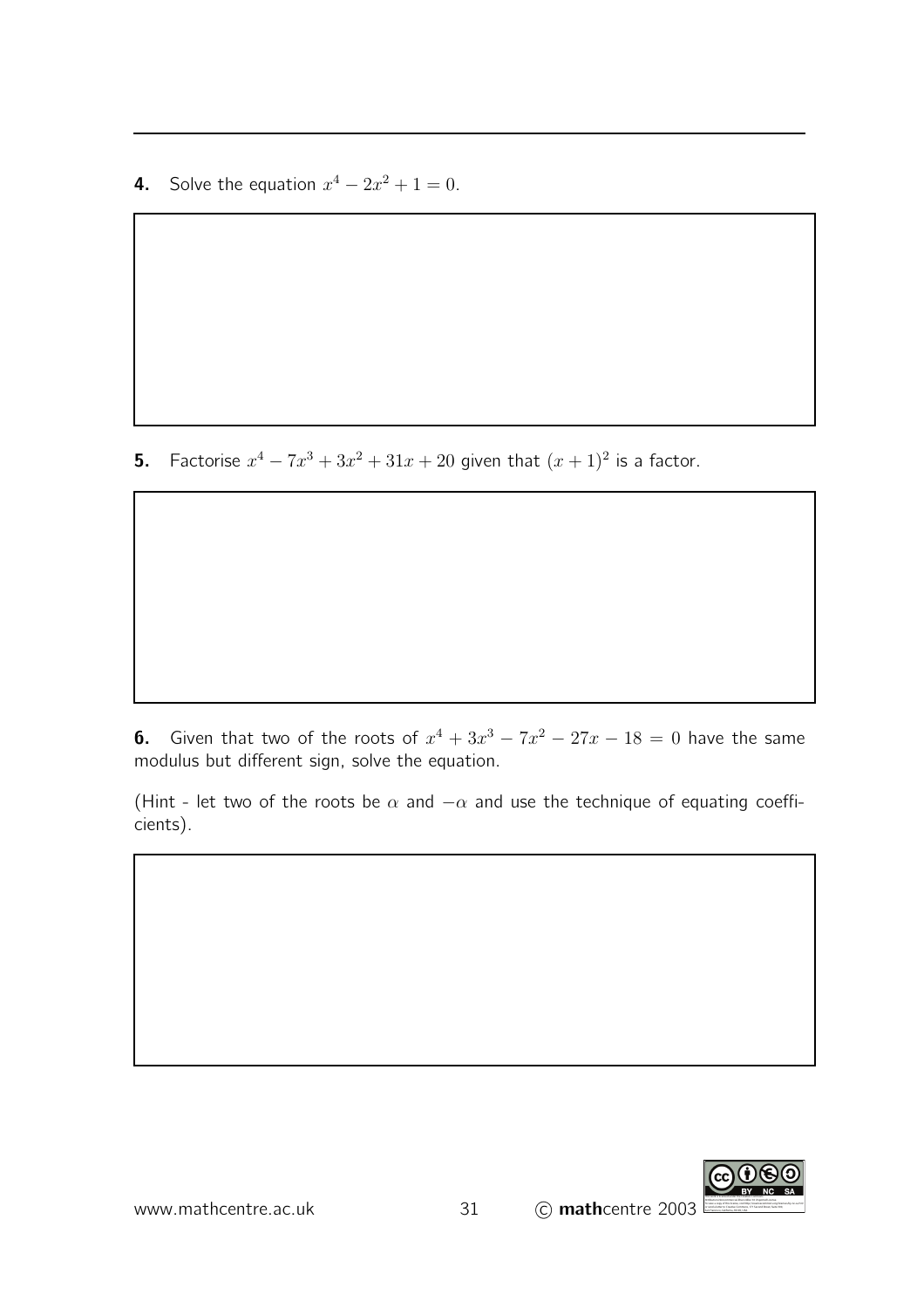# 11. Partial Fractions

#### 1.

a) Find the partial fractions of  $\frac{5x-1}{(x+1)(x-2)}$ .

- 
- b) Check your answer by adding the partial fractions together again.
- c) Express in partial fractions:  $\frac{7x+25}{(x+4)(x+3)}$ .
- d) Check your answer by adding the partial fractions together again.

**2.** Find the partial fractions of  $\frac{11x+1}{(x-1)(2x+1)}$ .

3. Express each of the following as the sum of partial fractions:

a) 
$$
\frac{3}{(x+1)(x+2)}
$$
 b)  $\frac{5}{x^2+7x+12}$  c)  $\frac{-3}{(2x+1)(x-3)}$ 

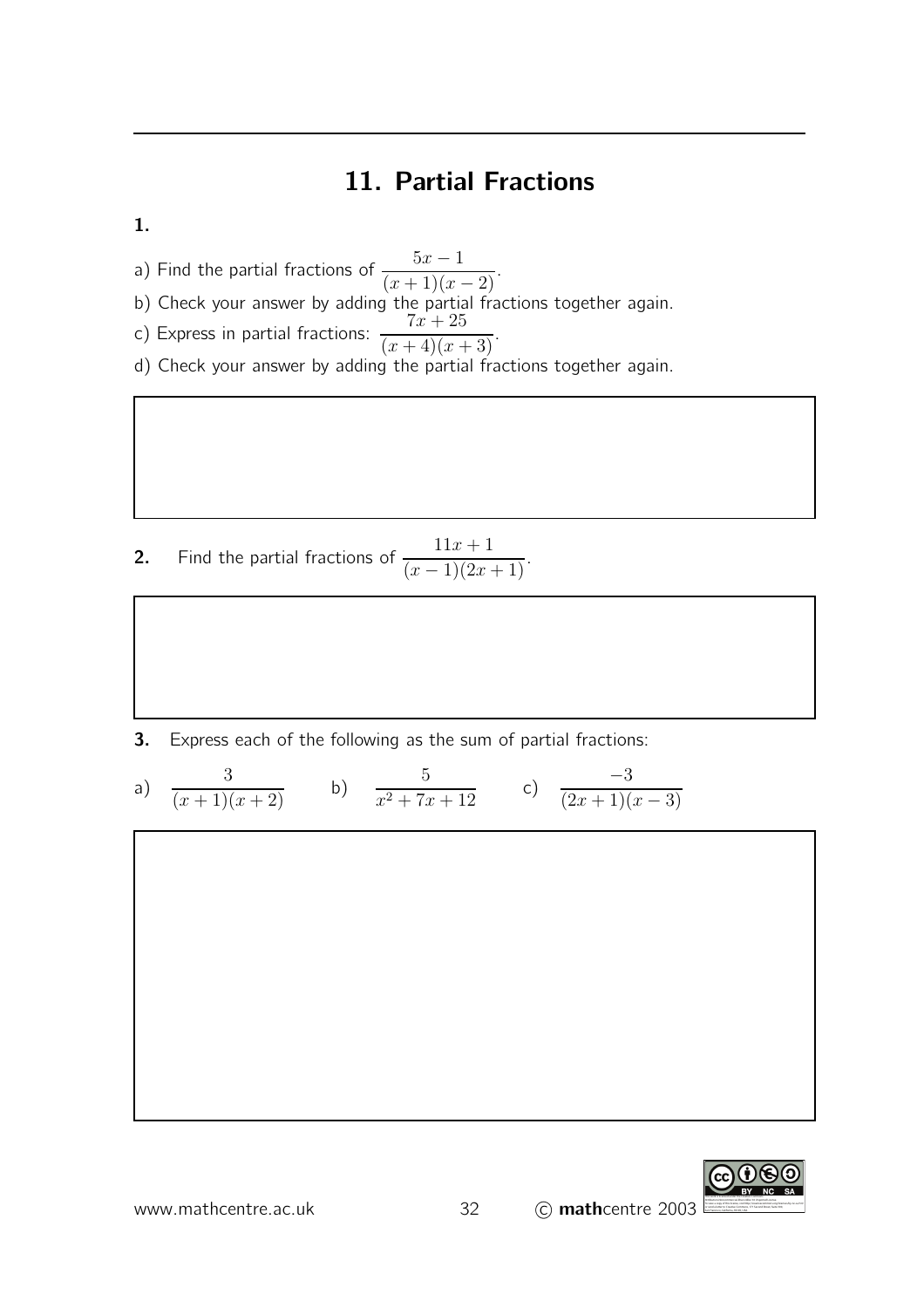4. Express the following in partial fractions.

a) 
$$
\frac{3-x}{x^2-2x+1}
$$
 b)  $-\frac{7x-15}{(x-1)^2}$  c)  $\frac{3x+14}{x^2+8x+16}$   
\n  
\n $\frac{5x+18}{(x+4)^2}$  e)  $\frac{2x^2-x+1}{(x+1)(x-1)^2}$  f)  $\frac{5x^2+23x+24}{(2x+3)(x+2)^2}$   
\n  
\n $\frac{5x^2-30x+25}{(3x-2)^2(x+7)}$  h)  $\frac{s+2}{(s+1)^2}$  i)  $\frac{2s+3}{s^2}$ 

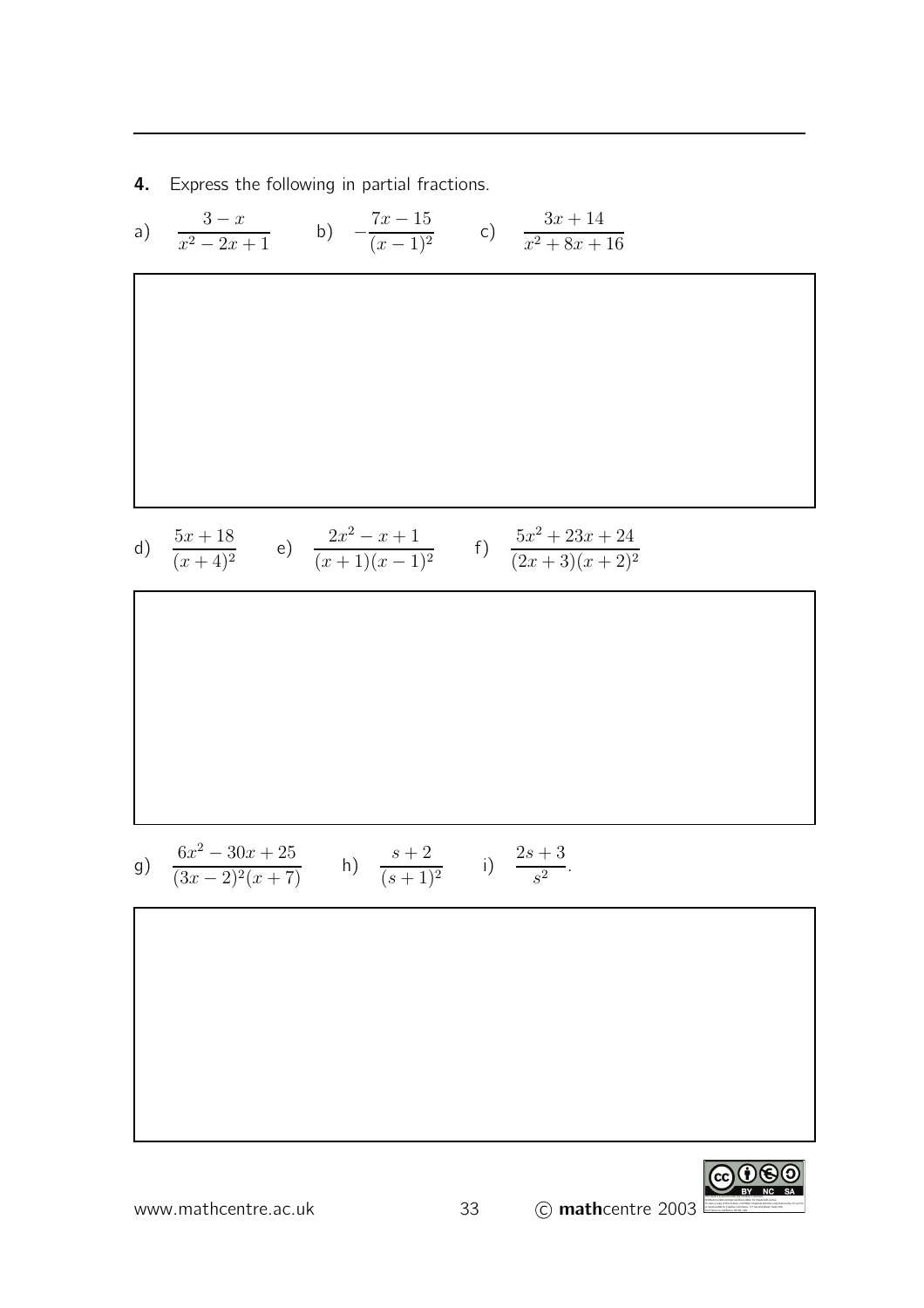**5.** Express each of the following as the sum of its partial fractions.

a) 
$$
\frac{3}{(x^2 + x + 1)(x - 2)}
$$
  
b)  $\frac{27x^2 - 4x + 5}{(6x^2 + x + 2)(x - 3)}$   
c)  $\frac{2x + 4}{4x^2 + 12x + 9}$   
d)  $\frac{6x^2 + 13x + 2}{(x^2 + 5x + 1)(x - 1)}$ 

**6.** Express each of the following as the sum of its partial fractions.

a) 
$$
\frac{x+3}{x+2}
$$
 b)  $\frac{3x-7}{x-3}$  c)  $\frac{x^2+2x+2}{x+1}$  d)  $\frac{2x^2+7x+7}{x+2}$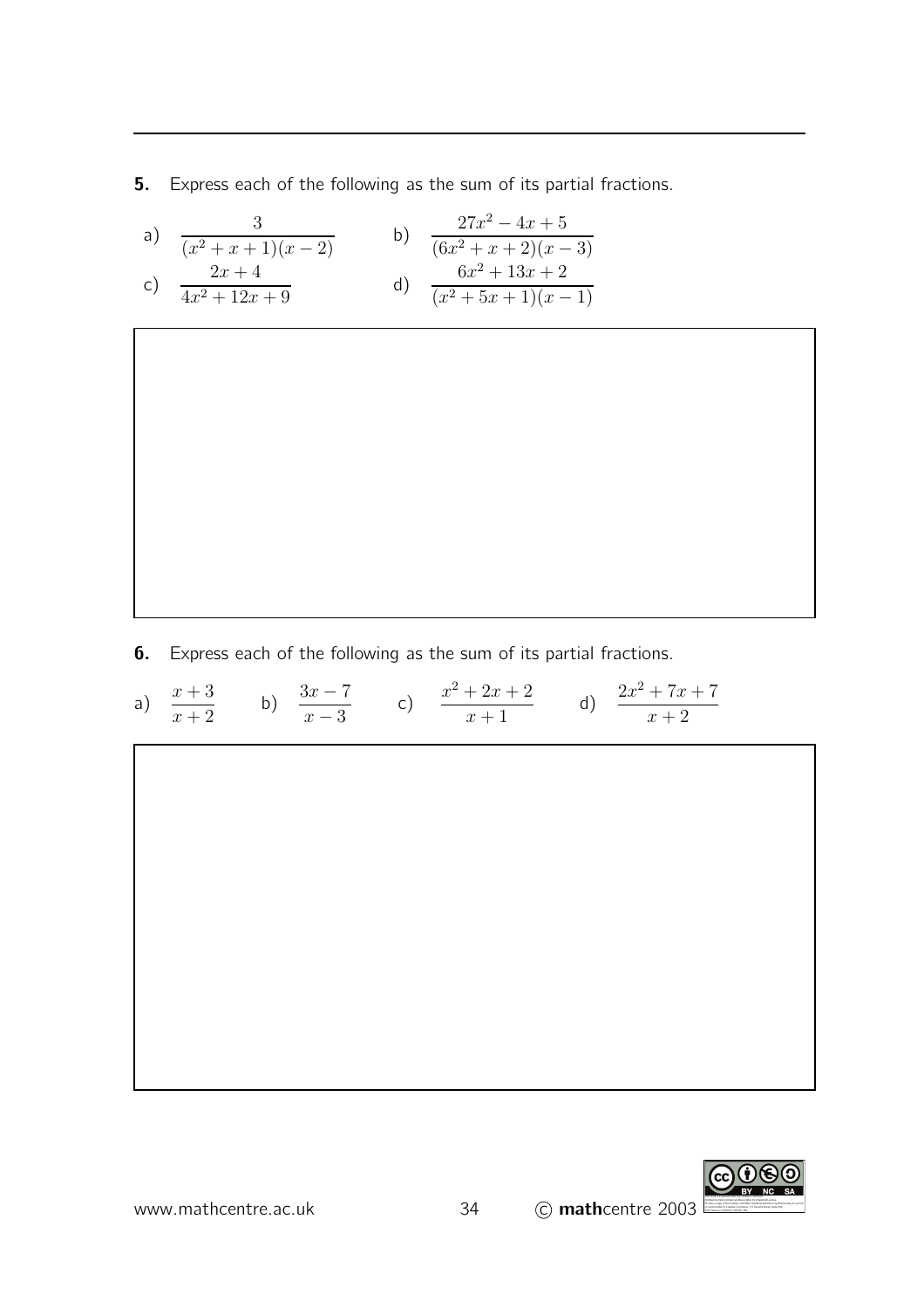e) 
$$
\frac{3x^5 + 4x^4 - 21x^3 - 40x^2 - 24x - 29}{(x+2)^2(x-3)}
$$
f) 
$$
\frac{4x^5 + 8x^4 + 23x^3 + 27x^2 + 25x + 9}{(x^2 + x + 1)(2x + 1)}
$$

7. Express in partial fractions:

a) 
$$
\frac{2x-4}{x(x-1)(x-3)}
$$
 b)  $\frac{1+x}{(x+3)^2(x+1)}$  c)  $\frac{x^2+1}{(2x+1)(x-1)(x-3)}$   
d)  $\frac{4s-3}{2s+1}$  e)  $\frac{3s+1}{s(s-2)}$ 



www.mathcentre.ac.uk 35 C mathcentre 2003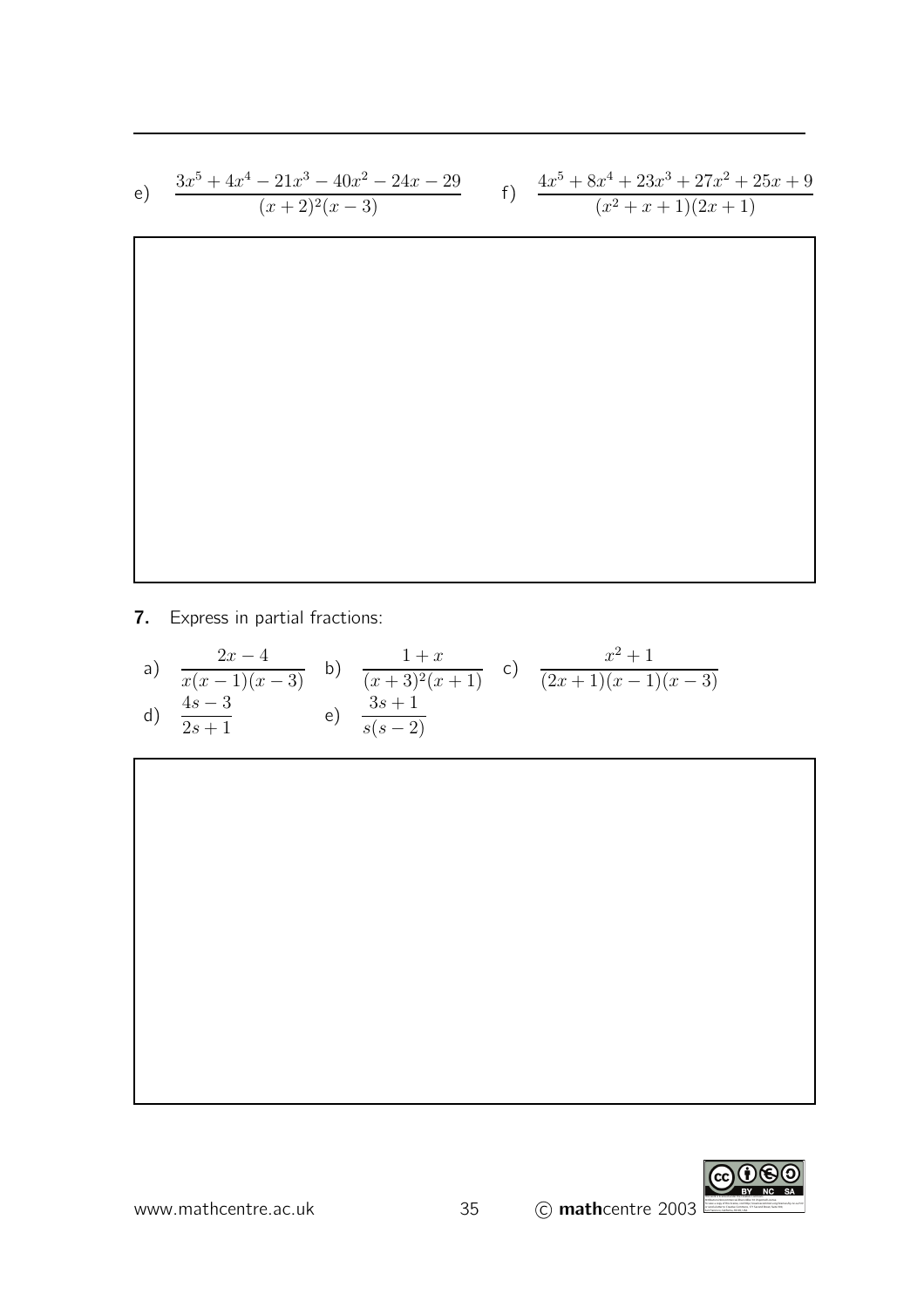8. Express in partial fractions

$$
\frac{K(1+\alpha s)}{(1+\tau s)s}
$$

where  $K$ ,  $\alpha$  and  $\tau$  are constants.

9. Express in partial fractions

a) 
$$
\frac{2s+1}{s^5(s+1)}
$$
 b)  $\frac{2s^3+6s^2+6s+3}{s+1}$ 

**10.** Express in partial fractions  $\frac{2x+1}{2x+1}$  $(x-2)(x+1)(x-3)$ 

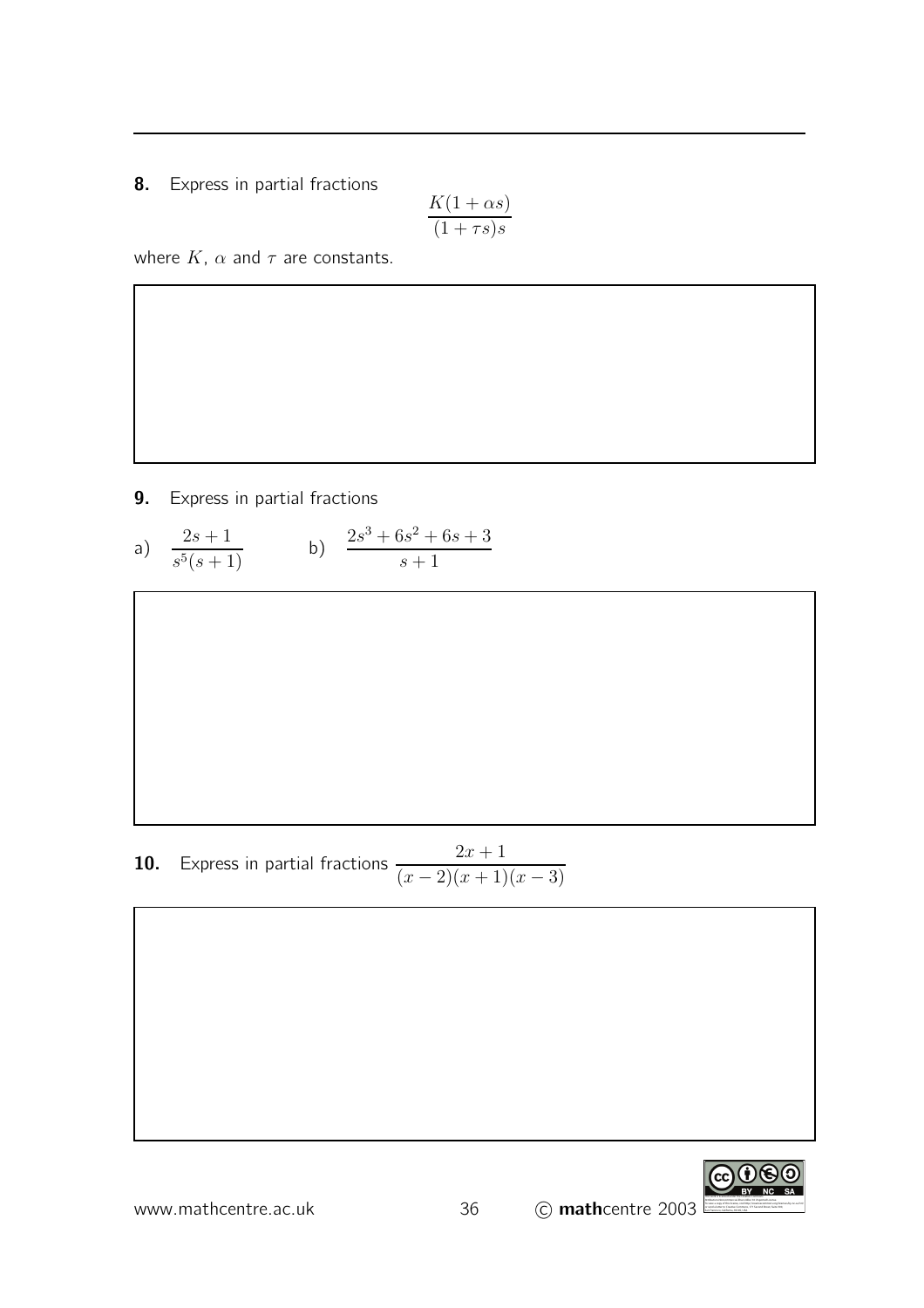### Answers

#### Section 1. Arithmetic of fractions

1. a)  $\frac{4}{9}$ , b)  $\frac{4}{9}$ , c) -2, d)  $\frac{9}{8}$ , e) 1, f)  $\frac{17}{21}$ , g)  $-\frac{7}{5}$  $(\frac{7}{5}, h)$  3 2. a)  $\frac{5}{6}$ , b)  $\frac{1}{6}$ , c)  $\frac{17}{12}$ , d)  $\frac{1}{6}$ , e)  $\frac{113}{90}$ , f)  $\frac{23}{70}$ 3. a)  $\frac{3}{20}$ , b)  $\frac{3}{2}$ , c)  $\frac{9}{16}$ , d)  $\frac{8}{3}$ , e)  $\frac{3}{4}$ , f)  $\frac{1}{3}$ . 4. a) 6, b) 2, c)  $\frac{9}{8}$ , d)  $\frac{3}{16}$ , e)  $\frac{9}{2}$ , f)  $\frac{9}{16}$ 5. a)  $2\frac{1}{2}$  $(\frac{1}{2}, b)$   $2\frac{1}{3}$  $(\frac{1}{3}, c) -2\frac{3}{4}$  $\frac{3}{4}$ , d)  $1\frac{1}{5}$  $(\frac{1}{5}, e) 2\frac{2}{5}$  $\frac{2}{5}$ , f)  $2\frac{4}{7}$  $\frac{4}{7}$ , g)  $5\frac{1}{3}$  $\frac{1}{3}$ , h)  $9\frac{2}{9}$ 9 6. a)  $\frac{9}{4}$ , b)  $\frac{7}{2}$ , c)  $\frac{17}{3}$ , d)  $-\frac{17}{5}$  $\frac{17}{5}$ , e)  $\frac{35}{3}$ , f)  $\frac{74}{9}$ , g)  $\frac{67}{4}$ , h)  $\frac{625}{7}$ 

#### Section 2. Manipulation of expressions involving indices

1. a)  $x^7$ , b)  $y^{10}$ , c)  $z^6$ , d)  $t^{13}$ , e)  $a^4$ , f)  $t^7$ , g)  $b^{10}$ , h)  $z^{14}$ . 2. a)  $x^4$ , b)  $y^4$ , c)  $t^4$ , d)  $z$ , e)  $v^7$ , f)  $x^3$ 3. a) 10, b)  $10^3$ , c)  $x^{-7}$ , d)  $\frac{x^7}{y^4}$  $\frac{x^7}{y^4}$ , e)  $a^2b^2$ , f)  $9^9 \cdot 10$ , g)  $x^3y$ , h)  $abc$ 4. a)  $\frac{1}{x^3}$ , b)  $3x^5$ , c) t, d)  $\frac{12}{ab^2}$ , e)  $\frac{5^2}{x^3}$ , f)  $\frac{y^2}{27}$ 27x 5. a) 48, b)  $\frac{4}{9}$ , c) 1, d) 4, e) 25, f) 1000 6. a)  $t^{-3}$ , b)  $y^{-3}$ , c)  $\frac{1}{2}y$ , d)  $-24t^{-6}$ , e)  $\frac{1}{2t^5}$ , f)  $\frac{4t^{-5}}{3}$  $\frac{1}{3}$ , g)  $-\frac{t}{2}$  $rac{t}{2}$ . 7. a)  $5^{15}$ , b)  $3^9$ , c)  $17^8$ , d)  $y^{18}$ , e)  $y^3$ , f)  $t^{-18}$ , g)  $k^{12}$ , h)  $(-1)^{12} = 1$ , i)  $(-1)^{12} = 1$ . 8. a)  $\frac{1}{16}$ , b)  $\frac{1}{4}$ , c) 81, d) 36, e)  $\frac{25}{2}$ , f)  $-\frac{1}{2}$  $\frac{1}{2}$ , g)  $\frac{9}{4}$ 9. a)  $4^6 5^9$ , b)  $\frac{9a^2b^2}{c^6}$  $\frac{a^2b^2}{c^6}$ , C)  $\frac{4^{-4}a^{-6}}{b^{-2}} = \frac{b^2}{4^4a}$  $\frac{b^2}{4^4 a^6}$  d)  $8a^6b^3$ , e)  $9x^2y^4z^6$ , f)  $\frac{36}{a^2b^4}$ , g)  $\frac{9}{x^4}$ , h)  $\frac{8z^6}{27t^3}$  $\frac{8z^6}{27t^3}$ , (i)  $4x^2$ , j)  $\frac{1}{4x^4}$ , k)  $-\frac{x^6}{8}$  $rac{c^{0}}{8}$ . 10. a)  $6^{3/2}$ , b)  $5^2$ , c)  $10^{2.4}$ , d)  $x^{2/3}$ , e)  $2^{1/3}x^{2/3}$ , f)  $a^{3/2}$ , g)  $a^{1/2}b$ . 11. a)  $4^{-3/2}$ , b)  $3^{1/4}$ , c)  $7^{8/3}$ , d)  $19^{1/2}$ , e)  $a^{-3}b^{9/2}$ , f)  $k^4$ . 12. a)  $5^{1/6}b^{1/6}$ , b)  $27x^{3/2}$ , c)  $3x^{3/2}$ , d)  $3^{3/2}x^{3/2}$ 13. a)  $x^{5/6}$ , b)  $x^{1/6}$ , c)  $x^{1/6}$ , d)  $2x$ , e)  $5y$ , f)  $\frac{3}{t}$ , g)  $2y$ , h)  $x^3$ , i)  $a^4$ , j)  $a^{-3/2}$ Section 3. Removing brackets and factorisation

1. a) 
$$
2mn
$$
, b)  $2m + 2n$ , c)  $amn$ , d)  $am + an$ , e)  $am - an$ , f)  $amn$ , g)  $an + mn$ ,  
\nh)  $an - mn$ , i)  $5pq$ , j)  $5p + 5q$ , k)  $5p - 5q$ , l)  $7xy$ , m)  $7x + 7y$ , n)  $7x - 7y$ ,  
\no)  $16p + 8q$ , p)  $16pq$ , q)  $16p - 8q$ , r)  $5p - 15q$ , s)  $5p + 15q$ , t)  $15pq$   
\n2. a)  $6 + 3a + 2b + ab$ , b)  $x^2 + 3x + 2$ , c)  $x^2 + 6x + 9$ , d)  $x^2 + 2x - 15$   
\n3. a)  $14 + 9x + x^2$ , b)  $18 + 11x + x^2$ , c)  $x^2 + 7x - 18$ ,  
\nd)  $x^2 + 4x - 77$ , e)  $x^2 + 2x$ , f)  $3x^2 + x$ , g)  $3x^2 + 4x + 1$   
\nh)  $6x^2 + 5x + 1$ , i)  $6x^2 + 31x + 35$ , j)  $6x^2 + 7x - 5$   
\nk)  $-3x^2 + 2x + 5$ , l)  $x^2 - 3x + 2$   
\n4. a)  $s^3 + 3s^2 - 13s - 15$ , b)  $x^3 + 3x^2y + 3xy^2 + y^3$ 

www.mathcentre.ac.uk 37 c mathcentre 2003 This work is licensed under the Creative Commons Attribution-Noncommercial-Share Alike 3.0 Unported License. To view a copy of this license, visit http://creativecommons.org/licenses/by-nc-sa/3.0/ or send a letter to Creative Commons, 171 Second Street, Suite 300, San Francisco, California, 94105, USA.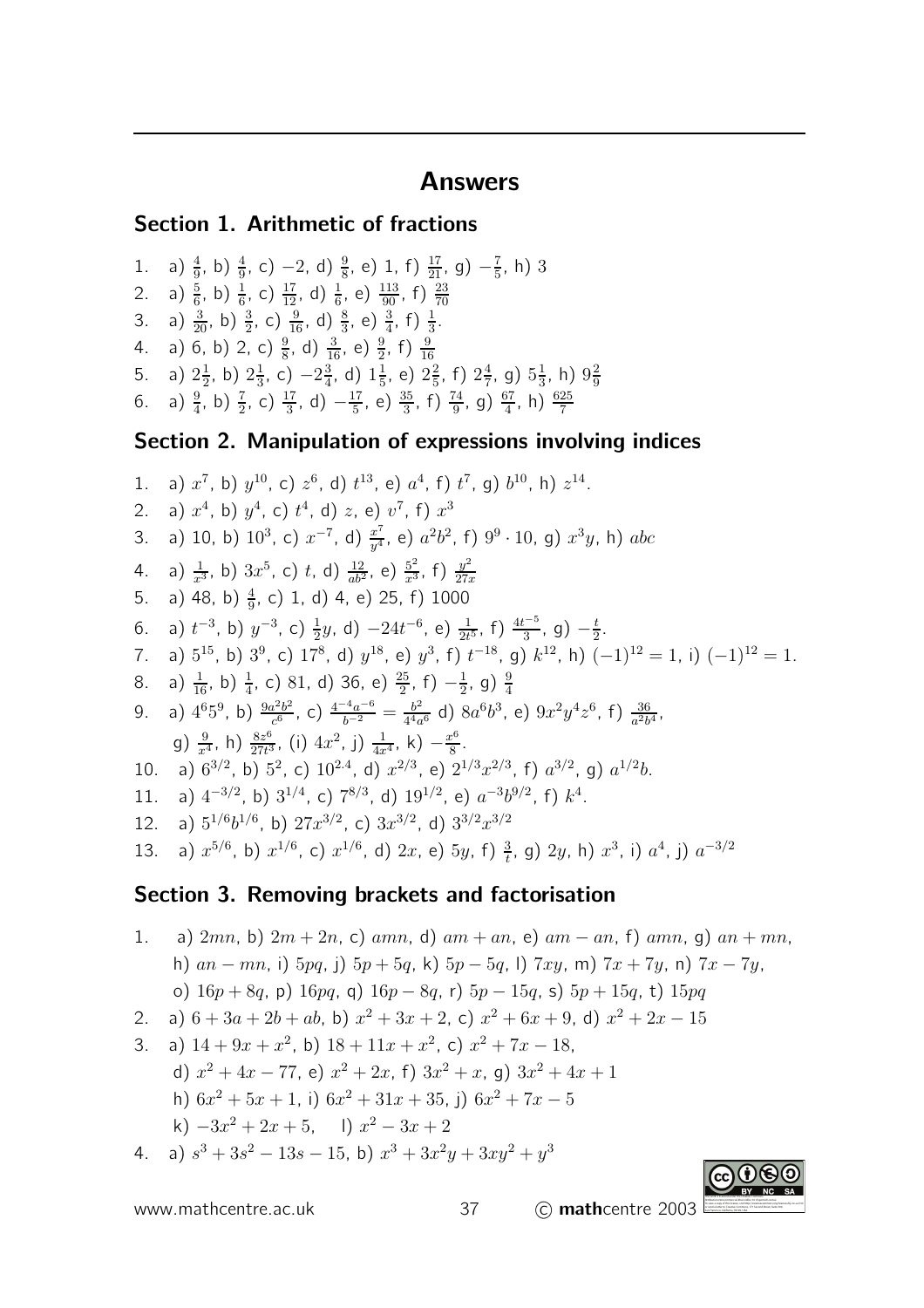5. a) 
$$
5(x+3y)
$$
, b)  $3(x-3y)$ , c)  $2(x+6y)$ , d)  $4(x+8z+4y)$ , e)  $\frac{1}{2}(x+\frac{1}{2}y)$   
\n6. a)  $\frac{x}{3}(1+\frac{y}{2})$ , b)  $\frac{\pi r^2}{3}(2r+h)$ , c)  $(a-\frac{1}{2})^2$ , d)  $(\frac{1}{x}-1)^2$ .  
\n7. a)  $(x+7)(x+1)$ , b)  $(x+7)(x-1)$ , c)  $(x+2)(x+5)$ , d)  $(x-3)(x-3) = (x-3)^2$ ,  
\ne)  $(x+3)(x+2)$   
\n8. a)  $(2x+1)(x+1)$ , b)  $2(x+1)^2$ , c)  $3(x+1)(x-2)$ , d)  $(5x+1)(x-1)$ ,  
\ne)  $(4x+1)(4x-1)$ , f)  $(x+1)(1-x)$ , g)  $(x+1)(3-2x)$   
\n9. a)  $(7+x)(2+x)$ , b)  $(9+x)(2+x)$ , c)  $(x+9)(x-2)$ , d)  $(x+11)(x-7)$ ,  
\ne)  $(x+2)x$ , f)  $(3x+1)x$ , g)  $(3x+1)(x+1)$ , h)  $(3x+1)(2x+1)$  i)  $(3x+5)(2x+7)$ ,  
\nj)  $(3x+5)(2x-1)$ , k)  $(5-3x)(x+1)$  l)  $(2-x)(1-x)$   
\n10. a)  $8+x$ , b)  $8+7x$ , c)  $22-7x$ , d)  $x-y-xy$ , e)  $-2bx$ , f)  $13a$ , g)  $-8a-11b+11c$ ,  
\nh)  $7x-2x^2$ .  
\n11. a)  $-3y-6x$ , b)  $7x-5y-5z$ , c)  $-5x+3y$ , d)  $7x-11y$ .

# Section 4. Arithmetic of Algebraic Fractions

1. a) 
$$
\frac{2(x+y)}{3(x+4)}
$$
, b)  $\frac{2(x+y)}{3(x+4)}$ , c)  $\frac{3(x+4)}{3(x+4)}$ , d)  $\frac{x(x+1)}{y(y+1)}$ , e)  $\frac{x(x+1)}{y(y+1)}$ , f)  $Q/4$ , g)  $\frac{4Q}{\pi d^2}$ , h)  $\frac{y}{x}$ .  
\n3. a)  $\frac{6}{7(x+3)}$ , b)  $\frac{3(x+4)}{4(x-1)}$ , c)  $\frac{4(x-1)}{3}$ .  
\n4.  $\frac{6}{x}$ . 5.  $\frac{5(3x-1)}{x(2x+1)}$   
\n6. a)  $\frac{11x}{128}$ , b)  $\frac{23x}{33}$ , c)  $-\frac{x}{12}$ , d)  $\frac{x^2-2}{(x+1)(x+2)}$ , e)  $\frac{x^2+6x+2}{x(x+2)}$ , f)  $\frac{x+2}{6}$ , g)  $\frac{9+2x-2x^2}{3(2x+1)}$ , h)  $\frac{x}{20}$ .  
\n7. a)  $\frac{3x+7}{(x+2)(x+3)}$ , b)  $\frac{7x+17}{(x+3)(x+1)}$ , c)  $\frac{1}{(2x+1)(3x+2)}$ , d)  $\frac{2x^2+10x+14}{(x+3)(x+2)}$ , e)  $\frac{x^2-3x+2}{(x-3)^2}$   
\n8.  $\frac{3s+11}{21}$ .  
\n9.  $\frac{A(x+1)+B(2x+3)}{2x}$ .  
\n10.  $\frac{A(x-1)^2+B(x-1)(2x+5)+(2x+5)}{2x+5(x-1)^2}$   
\n11.  $\frac{A(x+1)+B}{x+1}$   
\n12.  $\frac{(Ax+B)(x+1)+C}{x+1}$   
\n13.  $\frac{(Ax+B)(x+1)+C}{x+1}$   
\n14.  $\frac{x}{x+2y}$ , 17.  $\frac{1}{x+1}$ , 19.  $\frac{1}{x+4}$ , 20.  $\frac{15+14xy}{21y}$ 

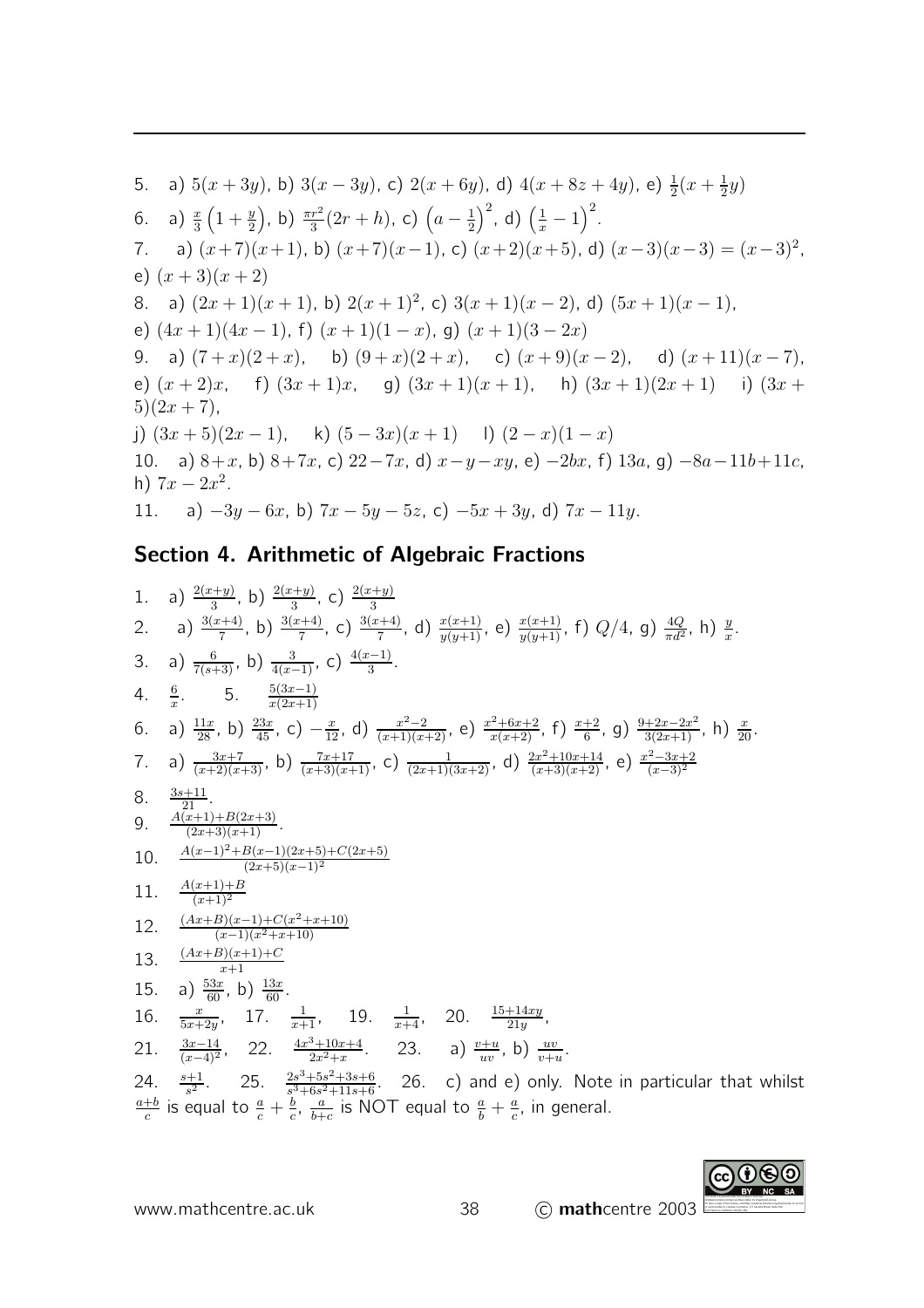#### Section 5. Surds

1. a)  $\sqrt{180} = \sqrt{36 \times 5} = 6\sqrt{5}$ . b)  $\sqrt{63} = \sqrt{9 \times 7} = 3\sqrt{7}$ . 3. a)  $xy$ . b) Note that  $\sqrt{x^2 + y^2}$  is NOT equal to  $x + y$ . 4. a)  $(x+y)^2$ , b)  $(x+y)^2$ , c)  $\sqrt{x^4+y^4}$  is NOT equal to  $x^2+y^2$ . 5.  $\sqrt{x} - \sqrt{y} = \sqrt{x + y - 2\sqrt{xy}}$ . 6. a)  $\sqrt{4p}$ , b)  $\sqrt{pq^3}$ , c)  $\sqrt{p+2q+2\sqrt{2pq}}$ , d)  $\sqrt{5-2\sqrt{6}}$ . 7. a)  $a^{1/2}$ , b)  $15^{3/2}$ 

#### Section 6. Solving linear equations

|                                      |            |                                                                                                                                                                                       |                                                                      | 4. $1/7$ ,                                                                                                    |
|--------------------------------------|------------|---------------------------------------------------------------------------------------------------------------------------------------------------------------------------------------|----------------------------------------------------------------------|---------------------------------------------------------------------------------------------------------------|
|                                      |            |                                                                                                                                                                                       |                                                                      | 8. 0,                                                                                                         |
|                                      |            |                                                                                                                                                                                       |                                                                      | $12. -7/6,$                                                                                                   |
|                                      |            |                                                                                                                                                                                       |                                                                      |                                                                                                               |
|                                      |            |                                                                                                                                                                                       |                                                                      |                                                                                                               |
|                                      |            |                                                                                                                                                                                       |                                                                      | $24. -49,$                                                                                                    |
|                                      |            |                                                                                                                                                                                       |                                                                      |                                                                                                               |
|                                      |            |                                                                                                                                                                                       |                                                                      |                                                                                                               |
|                                      |            |                                                                                                                                                                                       |                                                                      |                                                                                                               |
| 1. $16/5$ ,<br>9. 0,<br>13. $23/5$ , | 5. $5/4$ , | 2. 4,<br>6. $7/4$ ,<br>10. 6,<br>14. 6,<br>$17. -30, 18. 3/4,$<br>21. 7, 22. $\sqrt{8}-4$ ,<br>25. 12/19, 26. 42,<br>29. $-\frac{7}{3}$ , 30. 13/3,<br>33. $-2/5$ , 34. $x = 9/200$ . | $3. \quad 1,$<br>$7. -2,$<br>23. $\sqrt{23} + 4$ ,<br>35. $s = 13$ . | 11. $1/9$ ,<br>$15. -5, 16. 37/19,$<br>19. $-5/3$ , 20. $-5$ ,<br>27. 1, 28. $8/13$ ,<br>$31.$ 15, $32.$ 7/6, |

#### Section 7. Transposition of formulae

1.  $t = \frac{c^2}{p^2}$ , 2.  $N = \sqrt{\frac{L\ell}{\mu A}}$ , p 3. a)  $e = \frac{h - c - d}{2}$ , b)  $h = \frac{S - 2\pi r^2}{2\pi r}$ , c)  $c = \frac{d(1 + Q^2)}{Q^2 - 1}$  d)  $x = \frac{21 - 5y}{2}$ . 4.  $n = \frac{mJ}{E-I}$  $E-LJ$ 

#### Section 8. Solving quadratic equations by factorisation

|                                  | 1. 1,2, 2. $-1,2$ , 3. $-2,1$ , 4. $-1,-2$ ,                                    |  |  |
|----------------------------------|---------------------------------------------------------------------------------|--|--|
|                                  | 5. $-7, -1$ , 6. 4, 3, 7. $-4, 5$ , 8. 1, -1,                                   |  |  |
|                                  | 9. 1 twice, 10. $-1$ twice 11. $-11, 0, 12, 0, -1,$                             |  |  |
|                                  | 13. 0,3, 14. 0, -9, 15. 2, $\frac{1}{2}$ , 16. $\frac{1}{2}$ , $-\frac{1}{3}$ , |  |  |
| 17. $\frac{1}{5}$ , 1. 18. 1, 3. |                                                                                 |  |  |

#### Section 9. Solving quadratic equations by using a standard formula and by completing the square

Note that answers were requested in surd form. Decimal approximations are not acceptable.

1. 
$$
-4 \pm \sqrt{15}
$$
. 2.  $-\frac{7}{2} \pm \frac{\sqrt{57}}{2}$ . 3.  $-3 \pm \sqrt{11}$ . 4.  $-\frac{3}{8} \pm \frac{\sqrt{41}}{8}$ .  
\n5.  $-\frac{3}{4} \pm \frac{\sqrt{17}}{4}$ . 6.  $-\frac{1}{2} \pm \frac{\sqrt{5}}{2}$ . 7.  $\frac{3}{2} \pm \frac{\sqrt{13}}{2}$ . 8.  $-\frac{3}{4} \pm \frac{\sqrt{17}}{4}$ .  
\n9.  $\frac{1}{2}$ , -3. 10.  $-3/2$ , 1. 11.  $-\frac{8}{9} \pm \frac{\sqrt{55}}{9}$ . 12.  $-8 \pm \sqrt{55}$ .

www.mathcentre.ac.uk  $\qquad \qquad$  39  $\qquad$   $\qquad$  mathcentre 2003

To view a copy of this license, visit http://creativecommons.org/licenses/by-nc-sa/3.0/ or send a letter to Creative Commons, 171 Second Street, Suite 300, San Francisco, California, 94105, USA.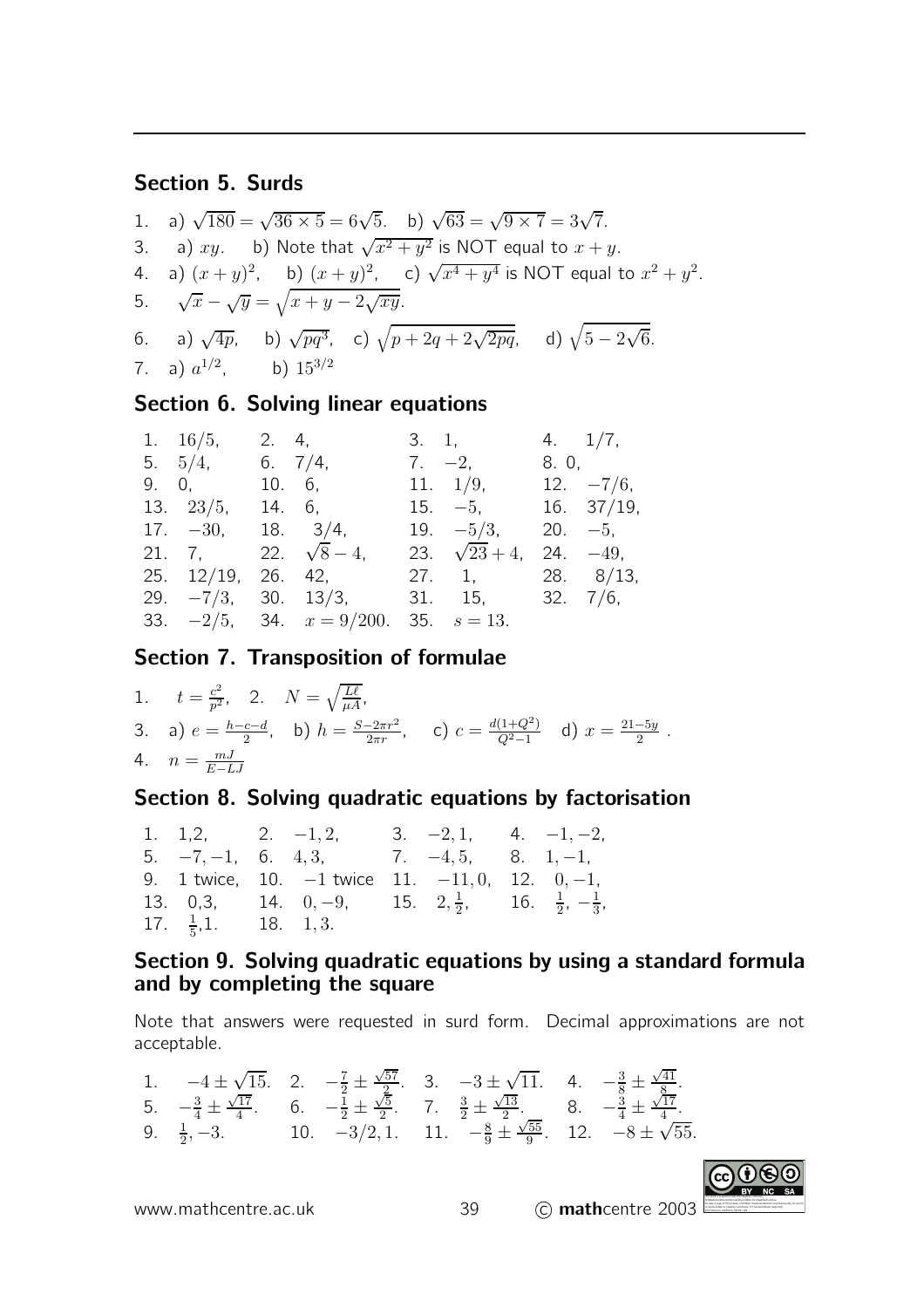### Section 10. Solving some polynomial equations

1.  $(x+7)(x+1)(x-9)$ , 2.  $x = -1, -3, -7$ , 3.  $x = 2, -1.$  4.  $x = -1, 1.$ 5.  $(x+1)^2(x-4)(x-5)$ . 6.  $(x+3)(x-3)(x+1)(x+2)$ 

#### Section 11. Partial fractions

1. a) 
$$
\frac{2}{x+1} + \frac{3}{x-2}
$$
, c)  $\frac{3}{x+4} + \frac{4}{x+3}$   
\n2.  $\frac{4}{x-1} + \frac{3}{2x+1}$ , 3. a)  $\frac{3}{x+1} - \frac{3}{x+2}$ , b)  $\frac{5}{x+3} - \frac{5}{x+4}$ , c)  $\frac{6}{7(2x+1)} - \frac{3}{7(x-3)}$ .  
\n4. a)  $-\frac{1}{x-1} + \frac{2}{(x-1)^2}$ , b)  $-\frac{7}{x-1} + \frac{8}{(x-1)^2}$ , c)  $\frac{3}{x+4} + \frac{2}{(x+4)^2}$ .  
\nd)  $\frac{5}{x+4} - \frac{2}{(x+4)^2}$ , e)  $\frac{1}{x+1} + \frac{1}{x-1} + \frac{1}{(x-1)^2}$ , f)  $\frac{3}{2x+3} + \frac{1}{x+2} + \frac{2}{(x+2)^2}$ ,  
\ng)  $-\frac{1}{3x-2} + \frac{1}{(3x-2)^2} + \frac{1}{x+7}$  h)  $\frac{1}{s+1} + \frac{1}{(s+1)^2}$  i)  $\frac{2}{s} + \frac{3}{s^2}$ .  
\n5. a)  $\frac{3}{7(x-2)} - \frac{3(x+3)}{7(x^2+x+1)}$   
\nb)  $\frac{3x+1}{6x^2+x+2} + \frac{4}{x-3}$   
\nc)  $\frac{1}{2x+3} + \frac{1}{(2x+3)^2}$   
\nd)  $\frac{3x+1}{x^2+5x+1} + \frac{3}{x-1}$ .  
\n6. a)  $1 + \frac{1}{x+2}$   
\nb)  $3 + \frac{2}{x-3}$ ,  
\nc)  $1 + x + \frac{1}{x+1}$   
\nd)  $2x + 3 + \frac{1}{x+2}$ ,  
\ne)  $\frac{1}{(x+2)^2} + \frac{1}{x+2} + \frac{1}{x-3} + 3x^2 + x + 2$   
\nf)  $2x^2 + x + 7 + \frac{1}{$